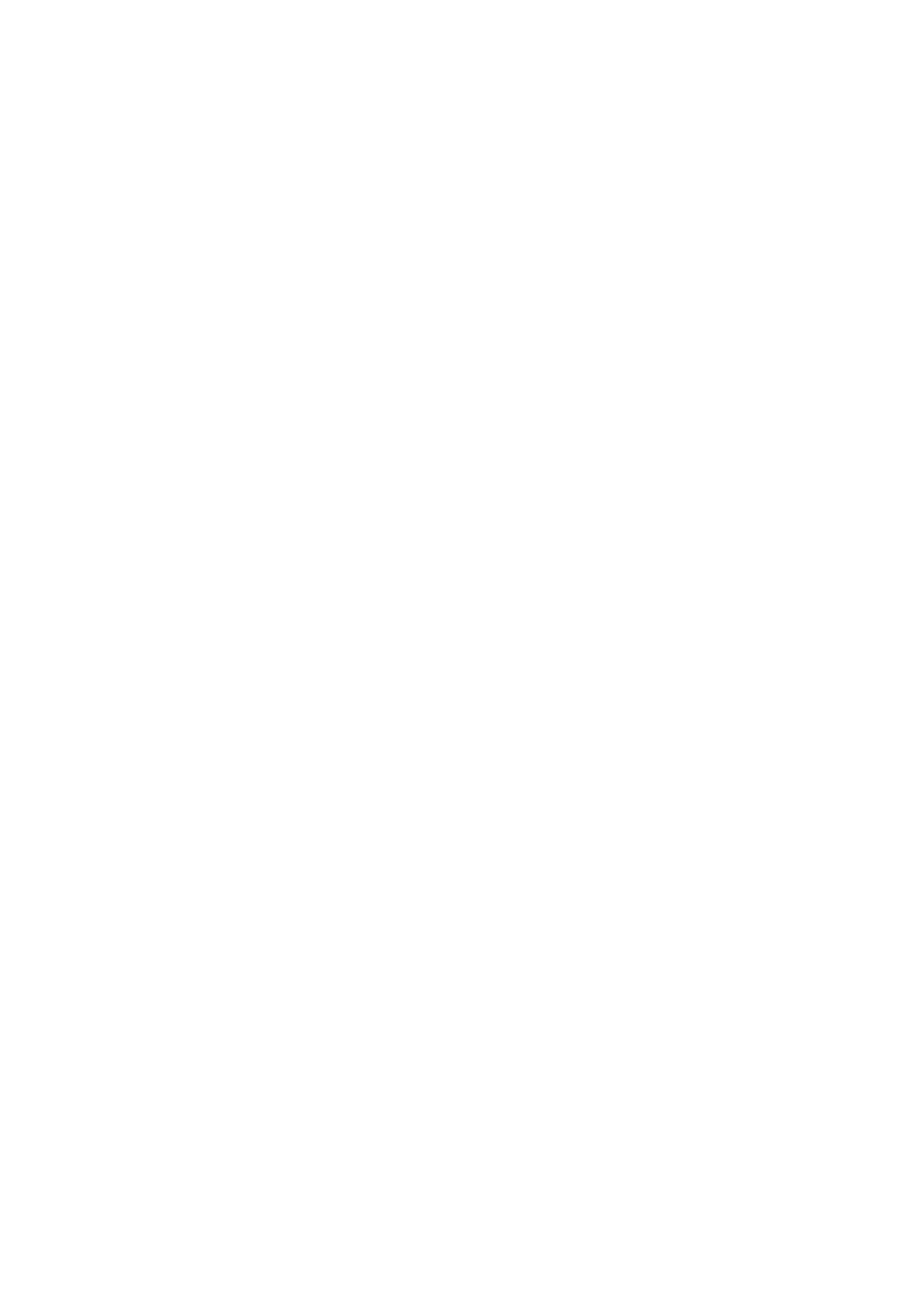# **EVALUATION REPORT**

# Evaluation of EIB Financing of Railway Projects In the European Union

Prepared by

#### **Operations Evaluation**

Guy Berman Monique Bianchi

#### **External Consultants:**

Jack Duchemin Ecorys (NL) Dieter Havlicek

June 2005 Edited March 2019

**\* \* \***

#### **NOTICE**

**The EIB has an obligation of confidentiality to the owners and operators of the projects referred to in this report. Neither the EIB nor the consultants employed on these studies will disclose to a third party any information that might result in a breach of that obligation, and the EIB and the consultants will neither assume any obligation to disclose any further information nor seek consent from relevant sources to do so.**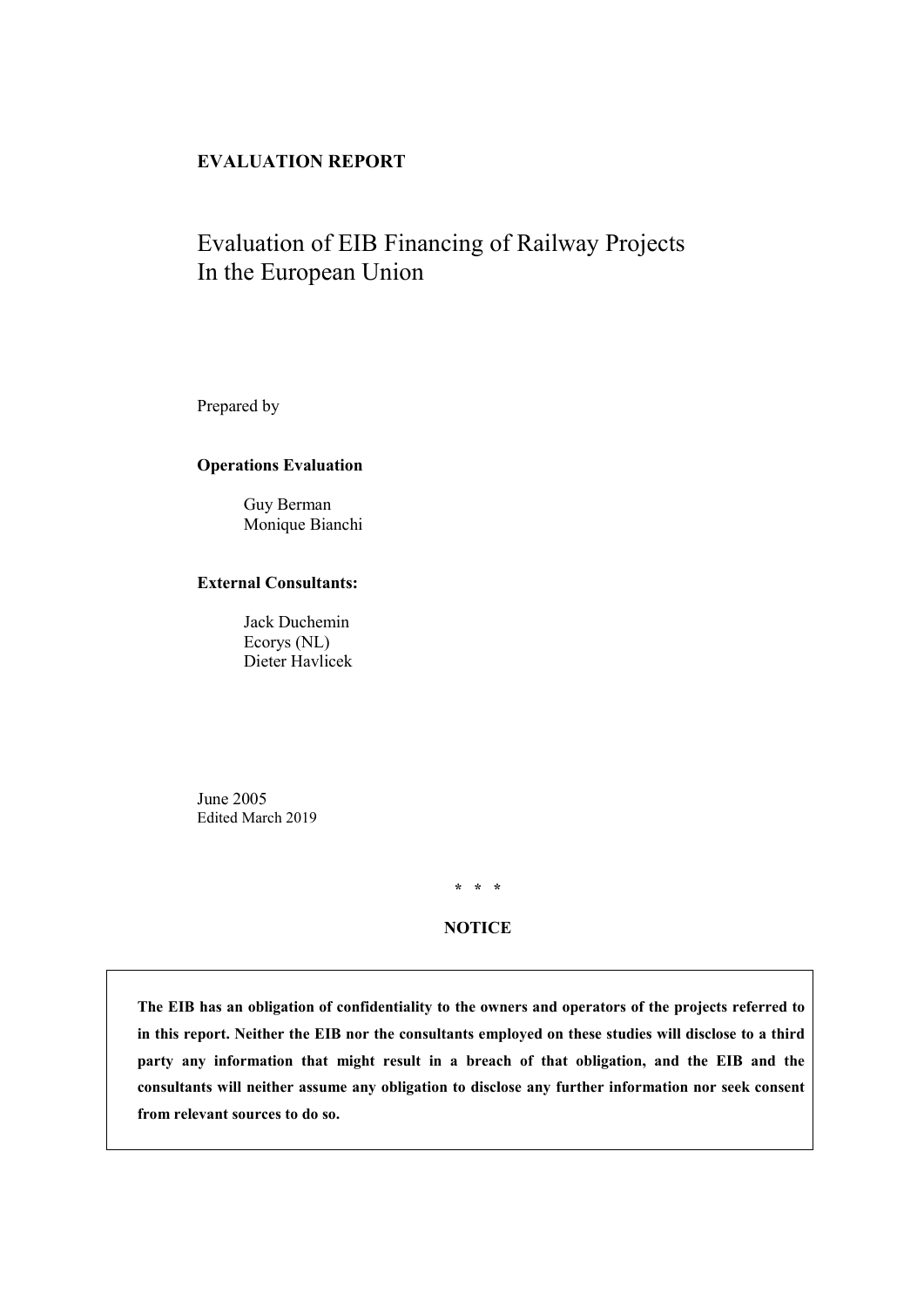# **TABLE OF CONTENTS**

| <b>EXECUTIVE SUMMARY AND RECOMMENDATIONS</b>                                                                                                                                         | 1                                |
|--------------------------------------------------------------------------------------------------------------------------------------------------------------------------------------|----------------------------------|
| 1. INTRODUCTION                                                                                                                                                                      | 6                                |
| 1.1 CONTEXT OF THE EVALUATION<br>1.2 OVERVIEW OF THE RAILWAY PROJECT PORTFOLIO<br>1.3 METHODOLOGY                                                                                    | 6<br>6<br>7                      |
| 2. RAILWAY SECTOR DEVELOPMENTS                                                                                                                                                       | 8                                |
| 2.1 RAILWAY SECTOR CHARACTERISTICS<br>2.2 EU POLICIES FOR THE RAILWAY SECTOR<br>2.3 PROSPECTS<br>2.4 THE EIB'S POLICIES                                                              | 8<br>10<br>11<br>12              |
| 3. RELEVANCE/EFFECTIVENESS OF PROJECTS 13                                                                                                                                            |                                  |
| 3.1 CONTRIBUTION OF PROJECTS TO OBJECTIVES<br>3.2 IMPLEMENTATION PERFORMANCE (EFFECTIVENESS)                                                                                         | 13<br>14                         |
| <b>4. EFFICIENCY</b>                                                                                                                                                                 | 17                               |
| 4.1 PROJECT DESIGN<br>4.2 ECONOMIC EFFICIENCY<br><b>4.3 FINANCIAL VIABILITY</b>                                                                                                      | 17<br>17<br>18                   |
| 5. SUSTAINABILITY, ENVIRONMENT AND                                                                                                                                                   |                                  |
| <b>INSTITUTIONAL DEVELOPMENT</b>                                                                                                                                                     | 18                               |
| 5.1 PHYSICAL SUSTAINABILITY<br>5.2 FINANCIAL SUSTAINABILITY<br>5.3 ENVIRONMENTAL SUSTAINABILITY<br>5.4 INSTITUTIONAL DEVELOPMENT                                                     | 18<br>19<br>19<br>19             |
| <b>6. EIB PERFORMANCE</b>                                                                                                                                                            | 19                               |
| <b>6.1 INTRODUCTION</b><br><b>6.2 PROJECT IDENTIFICATION</b><br><b>6.3 PROJECT DEFINITION</b><br><b>6.4 PROJECT APPRAISAL</b><br><b>6.5 FINANCING ARRANGEMENTS</b><br>6.6 MONITORING | 19<br>20<br>20<br>20<br>22<br>22 |
| <b>7. THE EIB'S CONTRIBUTION</b>                                                                                                                                                     | 23                               |
| 7.1 FINANCIAL VALUE ADDED<br>7.2 NON-FINANCIAL CONTRIBUTION                                                                                                                          | 23<br>24                         |

<span id="page-3-0"></span>ANNEX 1: Evaluation Criteria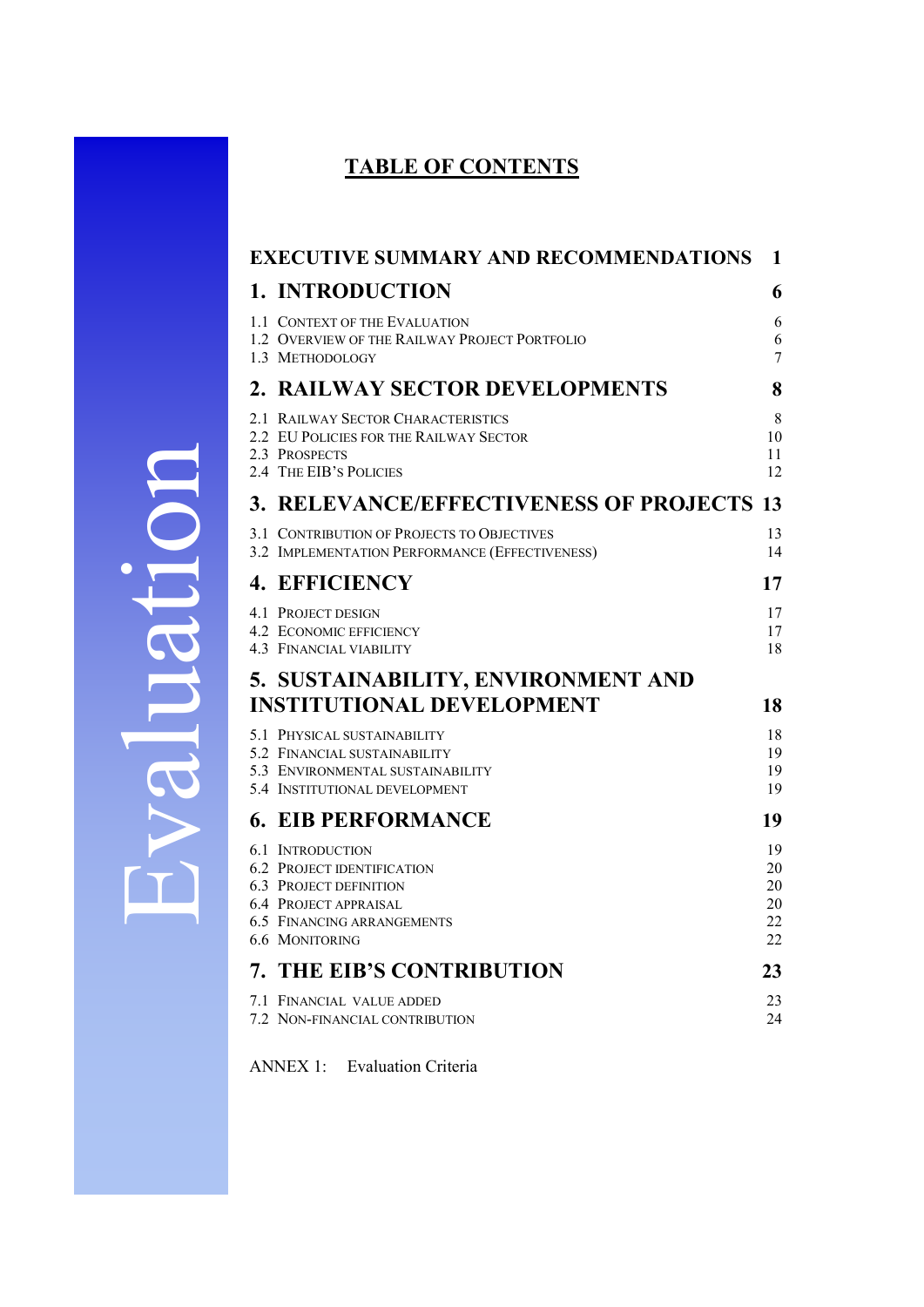# **Executive Summary and Recommendations**

# **Introduction**

This report presents the results of an evaluation of 29 "mainline"[1](#page-4-0) railway projects, selected from the Bank's portfolio of 48 railway projects financed in the European Union (EU-15) during the period 1990-2000. The total loan value of this portfolio amounted to EUR 14 billion, or almost double the amount of the previous decade. Thirteen projects were selected for a desk review and sixteen were chosen for an in-depth review.

Half of the projects consisted of high-speed and main line fixed infrastructure. The remainder comprised rolling stock (15%), interurban/urban modernization projects (13%), communication infrastructure and electrification (8%), as well as regional projects and projects with mixed components (14%). The purpose of the projects was railway modernization, rehabilitation and the construction of new high-speed railways. Moreover, 90% of these projects were for passenger traffic.

The Bank's portfolio, as measured by total costs, showed a significant number of very large projects. This lopsided distribution of projects reflects the very high number of high-speed rail projects undertaken during the period.

The evaluation assessed the performance of the railway projects in the light of the Bank's standard evaluation criteria: relevance/effectiveness of projects, efficiency and sustainability, including the environment and institutional development where appropriate.<sup>[2](#page-4-1)</sup> It also reviewed the Bank's own performance and contribution in the context of the Bank's underlying broader operational objectives, policies and procedures.

#### **Railway Sector Developments**

The Bank's involvement in railways should be seen against the background of vastly increased traffic over the last 20-30 years that has mainly benefited road and air transport. By contrast, rail transport has stagnated at relatively low historic levels and has lost significant market share mainly in freight but also in passenger transport. This has given rise to concern among policy-makers as to whether such a development, if left unchecked, is socially acceptable, environmentally sustainable and economically sound. It has also prompted EU governments and the EU itself to devise policies designed to halt the decline of the railways.

Rail enjoys the support of policy-makers because it has certain advantages that make it environmentally less damaging and socially more acceptable than other modes of transport, such as road and air transport. Economically, rail freight transport is under certain conditions superior to other forms of land transport for high-volume traffic over medium to long distances. For passenger transport, experience shows that rail can be competitive over medium distances, provided it offers frequent, fast and high quality services at competitive prices.

Despite these comparative advantages the declining role of the railways in freight and passenger transport is undeniable. There is more or less a consensus on the principal factors that have caused the decline, namely: the changing structure of the EU economies, requiring flexibility and customer focus, to which railway enterprises have not yet adapted sufficiently; fiscal and transport policy distortions that favour road and air transport over rail; and, last but not least, excessive state intervention in the management of the railways. In addition, four railway-specific problem areas can be identified: inefficient management of rail infrastructure and operations, estimated to amount to 25% of total railway costs per year; lack of commercial focus in such areas as costing, pricing, operations, marketing and customer orientation; lack of international integration hampering cross-border transport, one of the fastest growing market segments; and, finally, institutional obstacles preventing business-oriented management of the railways.

<span id="page-4-1"></span><span id="page-4-0"></span> $\frac{1}{2}$  Excluding urban and suburban projects.

See Annex 1 for a definition of these terms.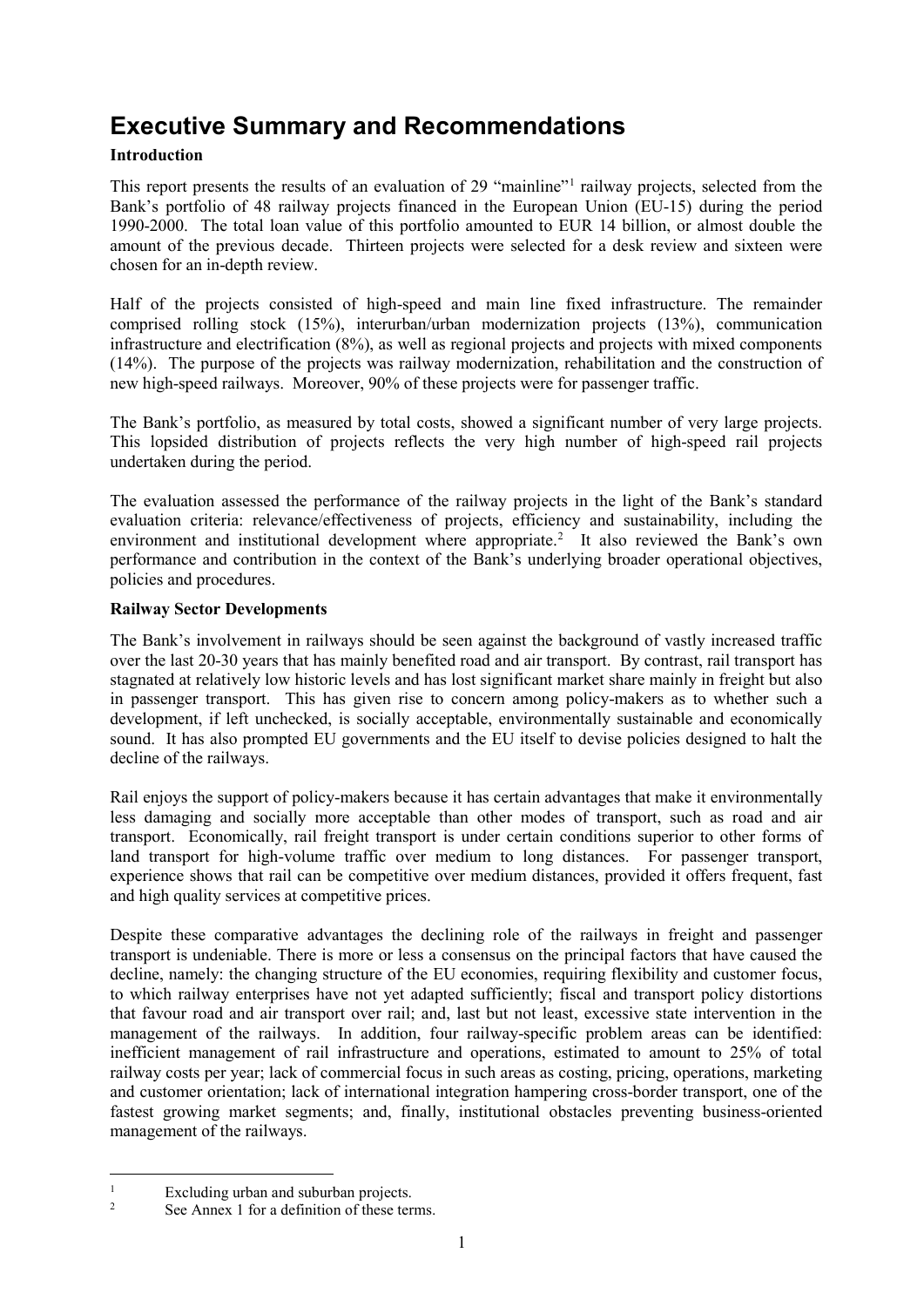The EU has assisted the railways in the process to transform themselves into more competitive, commercially oriented enterprises in several ways. It has introduced scope for competition between railways by establishing rights of access to rail infrastructure by other operators. It has also introduced measures that foster international rail competition and rail interoperability, among other things. Moreover, a number of regulations have been adopted that are designed to improve the railways' financial situation, their debt burden and the rights and obligations of EU Governments in relation to the railways. However, practical implementation of these EU policies has so far been slow and uneven, reflecting both technical and institutional or legal difficulties.

The Bank has supported financially in a massive way the attempt to revitalize railways in the EU. In 1990 the Bank stated, for instance, that its objective was to provide substantial support to the railways so as to help them adapt to a changed environment and to reclaim their position in the market because rail was seen as environmentally friendly and as a solution to relieve road congestion in key corridors. The doubling of railway lending by the Bank during the 1990s compared to the previous decade is testimony to the Bank's commitment in this regard. In addition, the Bank shares its expertise in the railway sector with the Commission in the relevant specialist committees. In a recent strategy paper the Bank confirmed that it intends to continue its support, albeit with more emphasis on project efficiency and demonstrable progress in the implementation of EU policy objectives.

#### **Project Performance**

Contribution to project objectives. In terms of their contribution to EU and national objectives, all railway projects evaluated in depth potentially contributed to the national objectives of modernization and viability. As regards the contribution of the projects to EIB objectives and operational priorities, the picture that emerges is more mixed. In accordance with its Statute the Bank always ensured that the debt service for projects was secured. By contrast, the contribution of projects to economic productivity, as measured by their economic rate of return, was lower than anticipated in the majority of projects and unsatisfactory in about a third. Such other Bank objectives as regional economic development, economic and social cohesion and environmental protection and improvement were also claimed for a number of projects but not quantified.

Implementation performance. The implementation performance of the projects evaluated in depth was mixed. With few exceptions, the ex post performance did not hold up to the ex ante expectations. In particular, weaknesses were identified in project scope, implementation schedule, costs and project output.

- As to project scope, half of the 16 projects reviewed in depth were not in conformity with the original project description. Inter alia, projects had to be modified on account of environmental objections, administrative intervention, incomplete project designs and geological problems. Although these are all important and legitimate reasons for adapting the scope of a project they are also an indication of incomplete project preparation. The fact that careful project preparation pays is demonstrated by one project without changes in its scope, implementation delays or cost increases. In this case the promoter negotiated and agreed with all stakeholders before project implementation and also obtained cost guarantees.
- Implementation delays were a problem in 11 of the 16 projects, representing three quarters of the value of the projects reviewed in depth. Only five projects were on schedule or had delays of less than one year. The others were delayed by between one to six years and one by even more than ten years. Consequently some of these projects were not yet complete at the time of the evaluation.
- It is not surprising to learn that the projects that were completed on schedule also registered no or slight cost increases. By contrast, five delayed projects (representing 60% of the loan value of the 16 projects evaluated in depth) had cost increases of 50-80%.
- As regards expected project output the intended improvements in service quality, measured in terms of time savings, safety and comfort, have more or less been achieved in all projects in operation. Ex post traffic demand registered by these projects was usually lower than anticipated, but on the whole still satisfactory. For two projects (sections of the same line, but independent) whose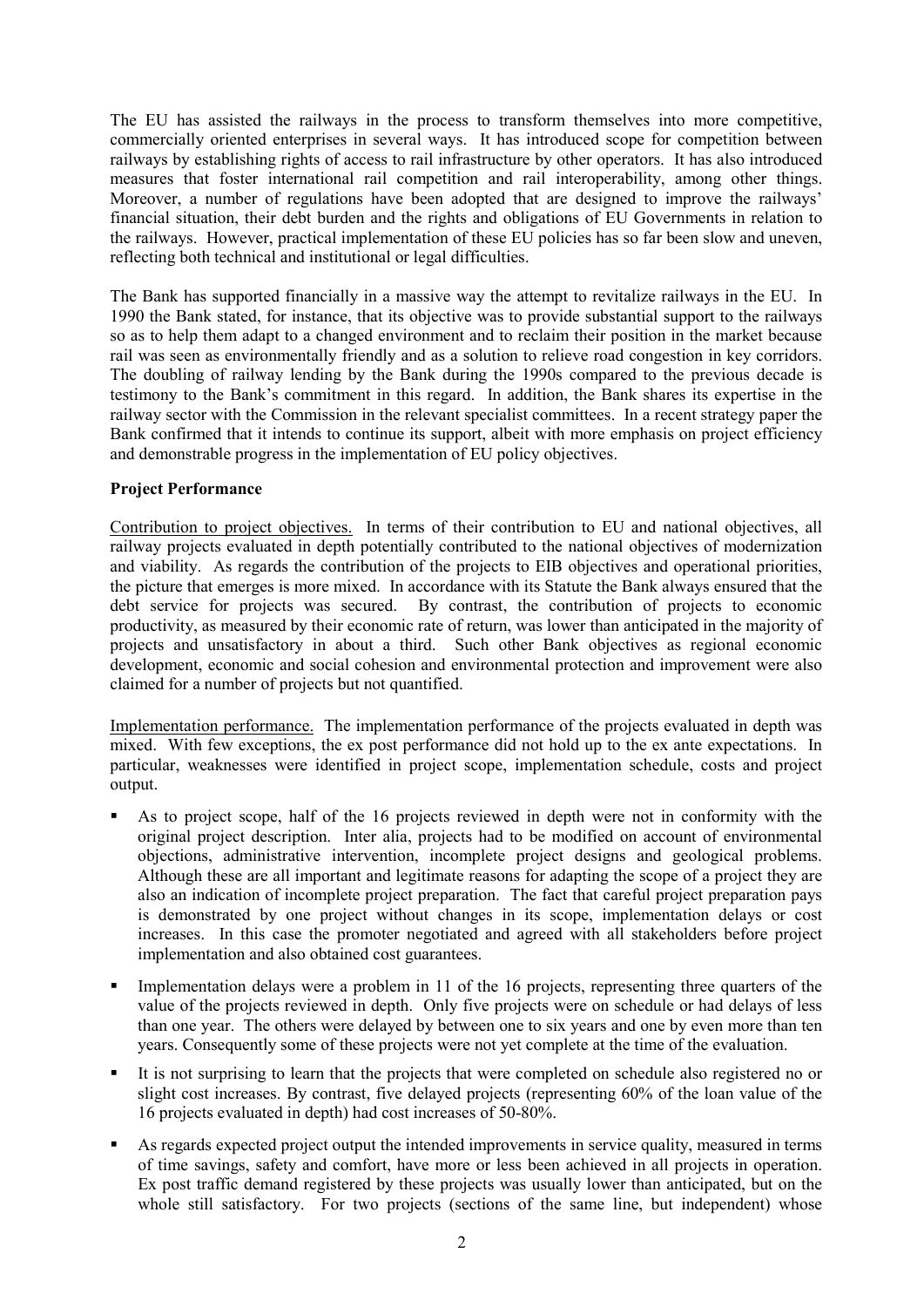completion was delayed, expected traffic was reduced by the Bank in subsequent appraisals by 30%-50%. Updated traffic forecasts for the remaining five delayed projects were either not available or not sufficiently reliable.

In conclusion, it can be stated that the implementation performance of the projects evaluated in depth was weak but, if judged against the softer evaluation criteria referred to in section 1.3 of this report, still satisfactory for the majority of projects. Nevertheless, there were five projects with major problems (comprising 60% of the total ex post cost of the projects evaluated in depth), whose delays and cost increases were clearly unacceptable. The Bank attempted to intervene in the two most obvious cases but, apart from acquiring a better understanding of the causes of underperformance, was unable to influence the promoters' performance significantly. When the Bank is involved at an early stage and projects are very large, full monitoring is appropriate.

Project Efficiency. Lower ex post economic and financial efficiency of the projects examined in depth is expected for the reasons stated in the above discussion of the projects' implementation performance. As to the economic viability of the projects, the majority met or exceeded the evaluators' (low) benchmark of 3% and almost half of the projects exceeded the 5% mark but were generally lower than the ex ante estimates. At the other end of the scale there was one large high-speed rail project (comprising 25% of the loan value of the in-depth projects) that failed to attain even the 3% level. The measurement of financial return is less significant for these projects; it can only be lower than expected and is always closely linked to inflows of subsidies at various levels (investment, operations).

#### **Project Performance Ratings**

The table below summarizes the project performance ratings for the projects evaluated in depth.

| <b>Criterion</b>      | <b>Project rating</b> |              |                |      |           |  |  |
|-----------------------|-----------------------|--------------|----------------|------|-----------|--|--|
|                       | Good                  | Satisfactory | Unsatisfactory | Poor | Not rated |  |  |
| Relevance             |                       |              |                |      |           |  |  |
| <b>Effectiveness</b>  |                       |              |                |      |           |  |  |
| <b>Efficiency</b>     |                       |              |                |      |           |  |  |
| <b>Sustainability</b> |                       |              |                |      |           |  |  |

It was difficult to give an overall rating for each project. The balance between criteria was uneven and a number of projects were either not yet operational or had been redefined, often for justified reasons. The evaluators would suggest that only half of the projects evaluated in depth would have been rated as Satisfactory or Good, the others being either Not rated or Unsatisfactory/Poor.

#### **The Bank's Project Cycle**

The identification of projects was almost always based on regular contacts with the railway companies concerned, with a relatively large number of repeat projects being the norm. The type of projects identified was closely related to the priorities identified by the railway companies themselves, i.e. modernization, rehabilitation and new lines for high-speed rail passenger transport. The project definition was identical, or fitted in with, the promoter's project/investment programme in half of the projects reviewed. In some other projects the project definition was modified to ensure that the Bank did not exceed 50% of total project costs. Railway programme loans encountered the difficulty that it was rarely possible to assess and fully quantify each individual component. The changes to the appraisal of such loans made during the latter part of the 1990s have, however, improved the previous practice, a fact that has also been appreciated by the promoters.

As to project appraisal, the quality and depth of the analysis varied widely and seemed primarily a function of the information available at the time of appraisal. In particular, the prospective market and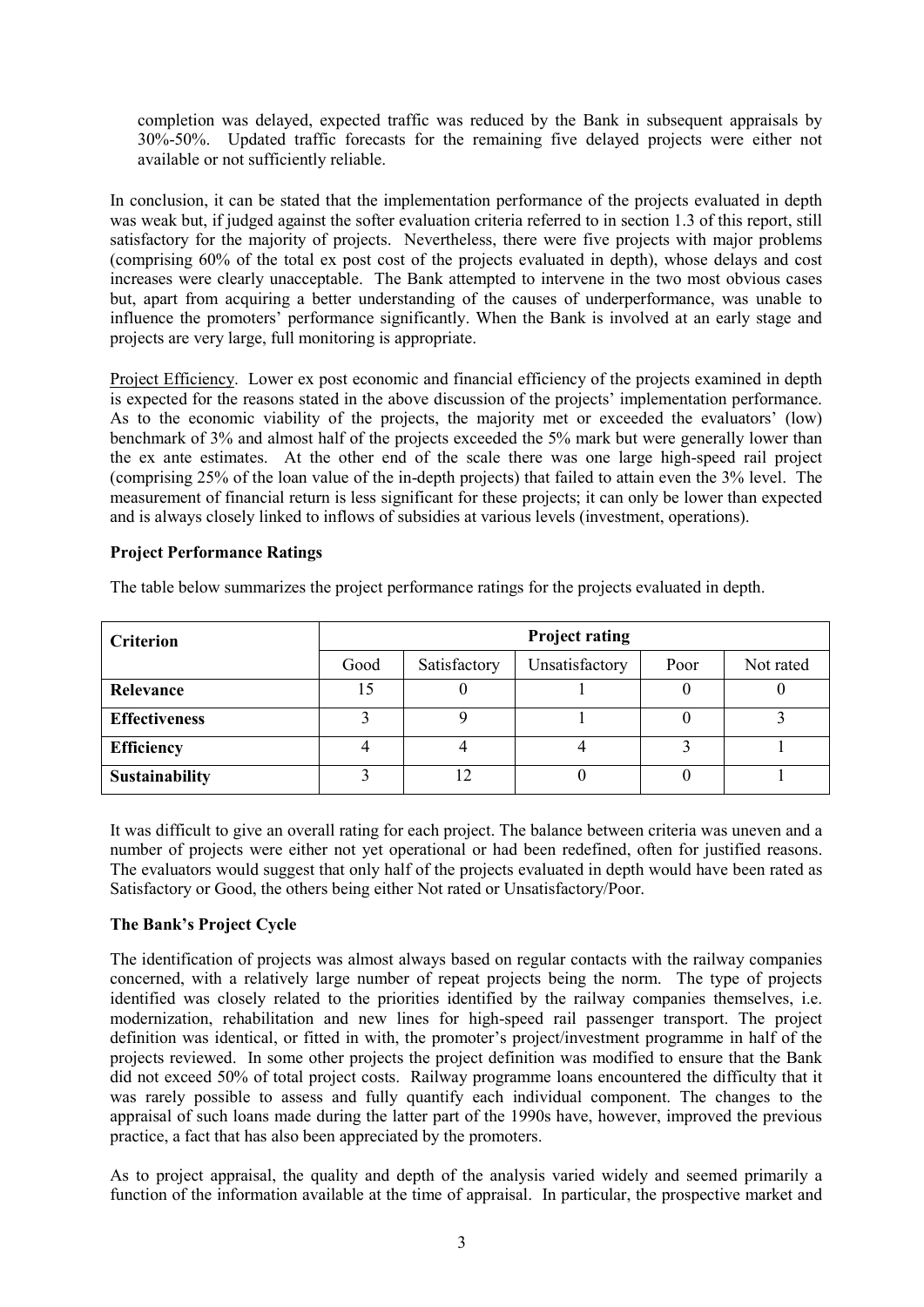demand for a project's output was difficult to estimate, even with the sometimes elaborate econometric models commissioned by some promoters. Although the Bank was generally more conservative in its estimates of likely demand, this still proved over-optimistic for a number of projects, including repeat projects. All projects evaluated in depth included a quantified economic analysis and usually an estimate of the EIRR. However, a number of them showed methodological weaknesses, such as underor over-statement of the economic life of the projects or missing cost and benefit components, such as operating and maintenance costs and environmental benefits. Moreover, with few exceptions, project implementation periods and costs were often underestimated.

One area the appraisals should address more systematically concerns risk analysis. Although credit risk was always analysed with care, such other risk categories as traffic risk, implementation risk and cost increases were rarely treated adequately, as evidenced by the significant number of projects that incurred such problems. Even where such risks were identified, their potential impact on the project's viability was seldom quantified adequately and mitigation measures were rarely recommended. Although the Bank conducted monitoring in accordance with the category assigned (at appraisal), this sector justifies closer monitoring than expected. Large projects, where the Bank's financing is granted at an early stage, deserve regular monitoring. Observations made during monitoring may require further action, even if the Bank's loan is not at risk.

#### **EIB Contribution**

The main impact of the Bank was in the financial value added, in terms of advantageous interest rates, loan terms and financing mechanisms, flexibility in dates and currencies of disbursements and the Bank's goodwill. Based on the projects whose financial advantage could be quantified, the Bank's rates were on average lower than those offered by other sources of finance. Assuming this applies to the whole railway portfolio, it corresponds roughly to a net present value of EUR 10-15 million per year over the decade under review. The Bank's competitive edge diminished over time, however, so that by about 1998 several loan balances still to be disbursed were not called because promoters could arrange more advantageous funding from other sources. By contrast, the Bank's capability to grant long-term loans on flexible terms was mentioned by promoters as particularly helpful because almost all projects were characterized by long economic lives and relatively low financial returns. Several promoters emphasized the benefit of the Bank's participation in their projects. It had facilitated their funding efforts because of the Bank's quality image and goodwill.

As in other sectors, the Bank added only little in the way of non-financial improvements to the projects it financed. Given the nature of those projects and the quality of the promoters, the use of the Bank's expertise could be increased by strengthening its participation in committees dealing with railway policies and other matters (EU Commission, Parliament, Member States). This early involvement could give the Bank more leverage when monitoring project implementation.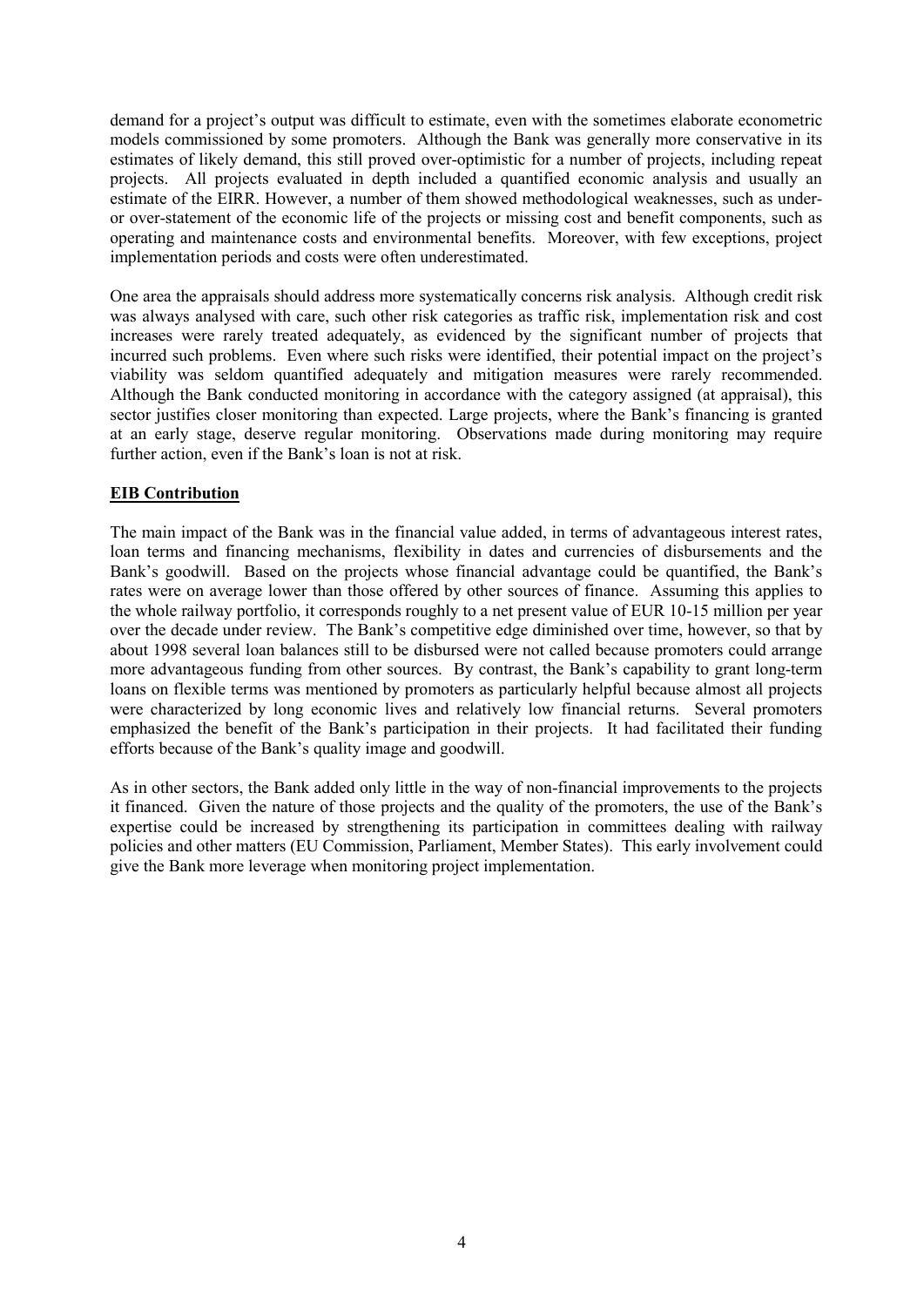# **Table of Recommendations**

|    | <b>EV Recommendation</b>                                                                                                                                                                                                                                                                                                                                                                                                                                                                                                                                                                                                                                                                                                                   | Accepted<br>Yes/No | OpsA/PJ/RM<br><b>Comments</b>                                                                                                                                                                                                                                                                                                                                                                                                                                                                                                                                                                                                                                                                                                                 |
|----|--------------------------------------------------------------------------------------------------------------------------------------------------------------------------------------------------------------------------------------------------------------------------------------------------------------------------------------------------------------------------------------------------------------------------------------------------------------------------------------------------------------------------------------------------------------------------------------------------------------------------------------------------------------------------------------------------------------------------------------------|--------------------|-----------------------------------------------------------------------------------------------------------------------------------------------------------------------------------------------------------------------------------------------------------------------------------------------------------------------------------------------------------------------------------------------------------------------------------------------------------------------------------------------------------------------------------------------------------------------------------------------------------------------------------------------------------------------------------------------------------------------------------------------|
| 1. | The following problem areas were identified in<br>the appraisal of the majority of railway projects:<br>• weak project preparation resulting in<br>significant under-estimation of implemen-<br>tation delays and project costs;<br>• imprecise definition of project output;<br>· unsystematic risk analysis;<br>• external benefits (mainly environmental)<br>used to justify a project not quantified.<br>The Bank should examine the above areas at the<br>project identification stage, so as to ensure that<br>projects with high risk of a limited economic<br>justification are identified and weaknesses<br>External benefits used in the<br>addressed.<br>justification of a project should be quantified as<br>far as possible. | Yes                | It is a fact that highly complex large-<br>scale projects can lead to significant<br>performance<br>risks<br>during<br>project<br>implementation or that rearrangements in<br>phasing or in scope are introduced by<br>responsible<br>authorities<br>for<br>different<br>reasons. These issues must be fully<br>analysed at appraisal and best efforts are<br>being made in that regard.                                                                                                                                                                                                                                                                                                                                                      |
| 2. | The Bank already shares to some extent its<br>experience and expertise with the relevant<br>Commission bodies in EU railway policy<br>formulation and corresponding projects.<br>The<br>Bank could increase its contribution in the<br>railway<br>by<br>sector<br>strengthening<br>this<br>participation with the relevant Commission/<br>Parliament/Member State committees dealing<br>with railway policies and projects, including<br>such matters as TEN and QuickStart projects,<br>appraisal guidelines<br>new corridors,<br>and<br>interoperability.                                                                                                                                                                                | Yes                | Recommendations already implemented.<br>The cooperation between the Commission<br>and the other bodies mentioned has been<br>developed over the recent pasts in many<br>areas, in particular those relevant for<br>railway policy and projects. There has<br>been a very useful and reinforced<br>dialogue with the Commission<br>(DG<br>TREN), leading to the establishment this<br>year of a Memorandum of Understanding<br>on future cooperation.<br>At the request of Member States, the<br>Bank is also involved in the project<br>preparation of large-scale cross-border<br>projects (like Brenner Tunnel and Lyon-<br>Turin). Policy dialogue should continue<br>to be reinforced, but will necessarily face<br>resource constraints. |
| 3. | given the low<br>Monitoring:<br>rating<br>for<br>effectiveness, the monitoring<br>of railway<br>projects, which is already at a relatively high<br>level, could be improved by reacting better<br>when problems are identified (even if the<br>Bank's loan is not at risk). When the Bank is<br>involved at an early stage and projects are very<br>large, full monitoring is appropriate.                                                                                                                                                                                                                                                                                                                                                 | Yes                | New procedures now address this issue.<br>Size alone is not a sufficient condition to<br>justify (big projects) or discard (small<br>projects) full monitoring.                                                                                                                                                                                                                                                                                                                                                                                                                                                                                                                                                                               |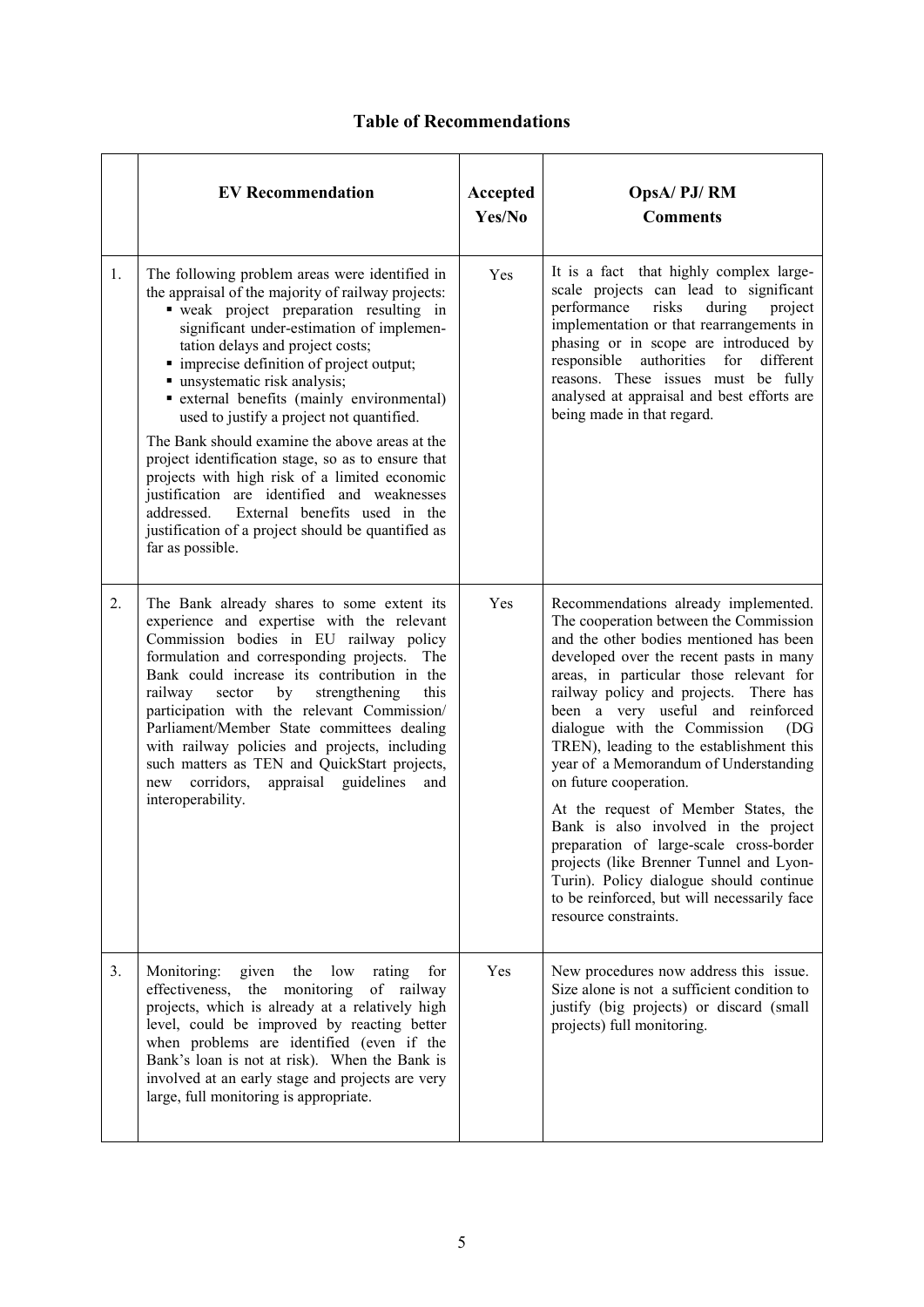# <span id="page-9-0"></span>**1. Introduction**

# <span id="page-9-1"></span>**1.1 Context of the Evaluation**

This evaluation comprises "main line" railway projects financed by the Bank in the European Union (EU) during the period 1990-2000, e.g. TGV (trains à grande vitesse) , and other traditional main line projects (including other infrastructure such as train stations, communication equipment, electrification and rolling stock). Some projects consisted of a mixture of interurban and urban Some projects consisted of a mixture of interurban and urban elements. These are included. Excluded are: urban and suburban railways (e.g. metros, light railways, tramways), which have recently been covered by an EV evaluation concerning urban development projects<sup>[3](#page-9-3)</sup>, and very large combined projects.

# <span id="page-9-2"></span>**1.2 Overview of the Railway Project Portfolio**

The Bank financed 48 railway projects during the period under consideration for a total loan amount of EUR 14 billion. This is almost double the amount financed during the preceding decade. Although large in absolute terms, the Bank's share in the total cost of these projects (EUR 56.8 billion) amounted to about 25%. In terms of total investment in the sector the Bank funded less than 4%, which is roughly comparable to its financing of other eligible sectors. The table below shows the types of project financed, in terms of number of projects, their estimated cost<sup>4</sup> and loan value.

| <b>Project Type</b>            | <b>Number</b><br>of<br>projects | Percent<br>0f<br>total | Cost of<br>projects<br>EUR<br>million | Percent<br>of<br>total | Value of<br><b>EIB</b> loan<br><b>EUR</b><br>million | <b>Total</b><br>of<br>loans | <b>Total</b><br><sub>of</sub><br>costs |
|--------------------------------|---------------------------------|------------------------|---------------------------------------|------------------------|------------------------------------------------------|-----------------------------|----------------------------------------|
|                                |                                 | 2                      | 3                                     | 4                      | 5                                                    | C <sub>5</sub>              | C5/C3                                  |
| High speed                     | 12                              | 25                     | 31 265                                | 55.1                   | 6 0 20                                               | 43.0                        | 19.3                                   |
| Main line                      | 12                              | 25                     | 10 5 8 0                              | 18.6                   | 2789                                                 | 19.9                        | 26.4                                   |
| Rolling stock                  | 7                               | 14.6                   | 3 7 6 3                               | 6.6                    | 1490                                                 | 10.6                        | 39.6                                   |
| Signalling,<br>Electrification | $\overline{4}$                  | 8.3                    | 3 603                                 | 6.4                    | 450                                                  | 3.2                         | 12.5                                   |
| Interurban/urban               | 6                               | 12.5                   | 2 4 0 4                               | 4.2                    | 1 0 6 2                                              | 7.6                         | 44.2                                   |
| Regional                       | 3                               | 6.3                    | 1 3 0 3                               | 2.3                    | 677                                                  | 4.8                         | 52.0                                   |
| Mixed projects                 | 4                               | 8.3                    | 3 8 5 4                               | 6.8                    | 1 5 2 1                                              | 10.9                        | 39.5                                   |
| <b>Total</b>                   | 48                              | <i>100</i>             | 56 772                                | <i>100</i>             | 14 009                                               | <i>100</i>                  | 24.7                                   |

Half of the projects concerned high-speed lines and main lines, 15% rolling stock, 13% a combination of interurban/urban modernization projects and 8% communication infrastructure and electrification. The remainder, including regional projects, were projects with mixed components.

The main beneficiary railways of these loans are located in Denmark, France, Italy, Portugal, Spain and the UK (89% of the projects or 80% of the total loan amount). Over 90% of the projects supported by the Bank concerned passenger traffic.

The Bank's portfolio, as measured by total costs, showed a significant number of very large projects. Thus, ten projects in the portfolio, representing 61% of total project costs, had costs above EUR 2 billion. It should be borne in mind that if a large project fails, this has a much more significant negative impact on the Bank's portfolio than if a small project fails. In the interest of an unbiased

<span id="page-9-4"></span><span id="page-9-3"></span><sup>&</sup>lt;sup>3</sup> EIB Financing of Urban Development Projects in the EU, 2003, available at www.eib.org/publications.<br><sup>4</sup> Ex post cost where available, otherwise ex ante estimates. Since experience shows that cost increases can be substantial, the cost estimate in the table above is likely to be on the low side.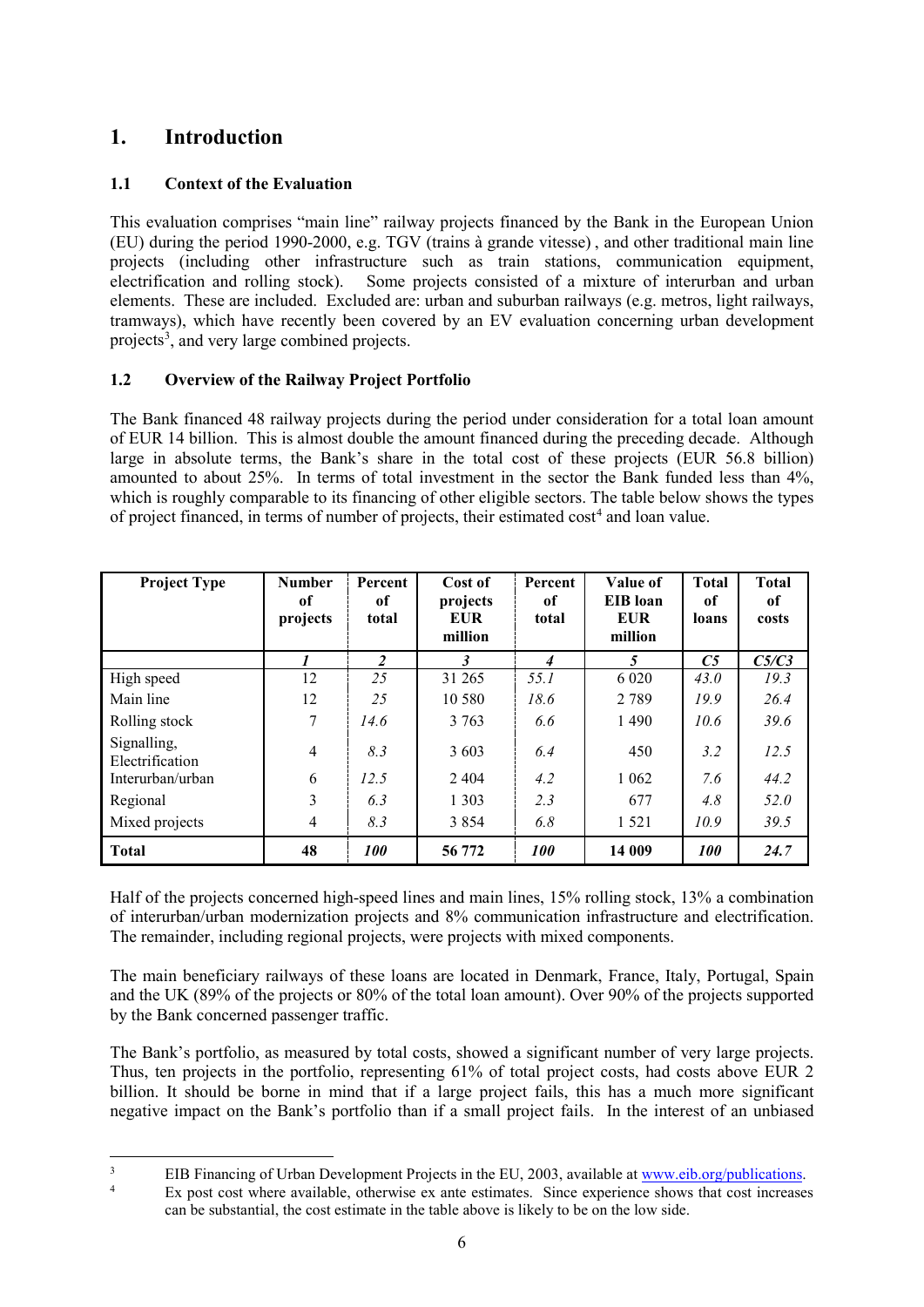analysis the evaluation attempts to take this into account where warranted by presenting the synthesis in terms of both the number and the size of the projects.

### <span id="page-10-0"></span>**1.3 Methodology**

The evaluation applies the Bank's standard evaluation criteria<sup>5</sup> and also assesses the Bank's own performance.

The analysis was split into four phases:

- a review of sector statistics and analysis of developments and policies pertinent to the railway sector;
- a desk review of a sample of 13 projects financed between 1 January 1990 and 31 December 2000 chosen at random;
- an in-depth review of 16 additional projects, chosen on the same basis as the desk review projects, with visits to the promoter(s) for 13 projects;
- preparation of this synthesis report.

In view of the large number of substantially delayed projects (seven out of the sixteen projects reviewed in depth) it was decided to modify EV's usual practice for ex post evaluation that a project must be physically complete and have been operational for a period of at least two years. The reasons for this were threefold: first, a great number of major projects that should have been completed well within the period examined would otherwise have had to be excluded; second, it was considered that a detailed examination of the reasons for these extraordinary delays would be of value to the evaluation; and third, excluding the seriously delayed projects could have distorted the results of the evaluation.

It follows from this deliberate departure from the usual methodology applied by EV that the results of the analysis will depend on the "confidence" in the analysis of the projects in the sample. For instance, it is possible to express a reasoned opinion about the relevance of all projects examined in the sample because sufficient time has elapsed since project inception. However, it is only possible to express such an opinion as a "best-possible estimate today" on the efficiency of the projects in the Bank's portfolio because ex post results as defined above were not firm for a substantial number of projects in the sample. In any event, every effort was undertaken to obtain the required information from all sources available to the evaluators.

The projects were rated according to the core evaluation criteria mentioned in Annex 1. It should be noted in this context that the tests applied to the railway projects are significantly less stringent than in EV's other evaluations. This was done (a) in order to account for the external benefits of railway projects, which are difficult to quantify, and (b) to compensate for the relatively short assumed life expectancy of projects (20 years) in the appraisal reports, without computation of a residual value in the majority of projects reviewed.

<span id="page-10-1"></span> <sup>5</sup> Relevance/effectiveness, efficiency and sustainability as well as institutional development impact, where appropriate (see Annex 1).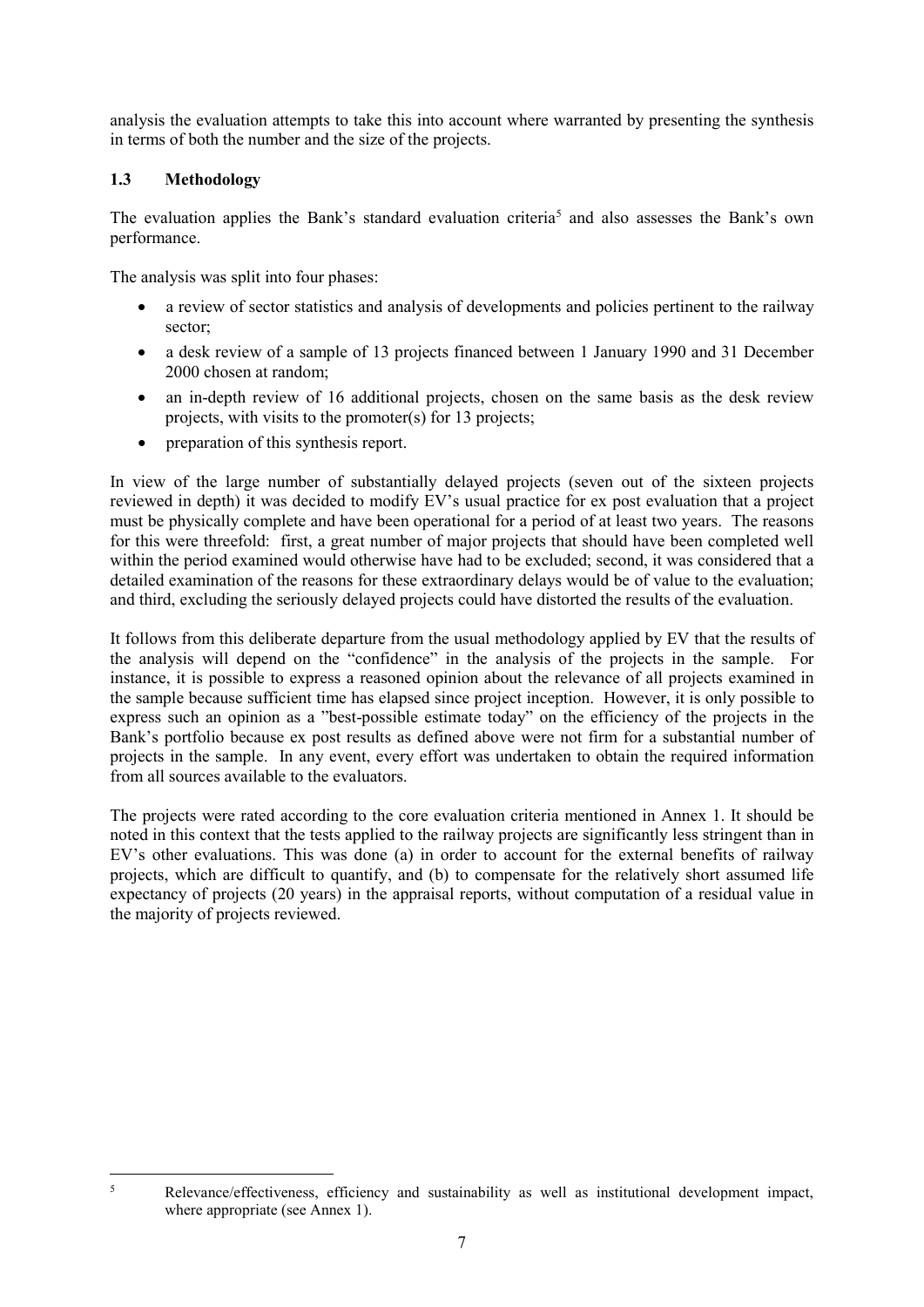# <span id="page-11-0"></span>**2. Railway Sector Developments**

# <span id="page-11-1"></span>**2.1 Railway Sector Characteristics**

The railway sector has a number of features that have determined its development as a mode of transport, its role in the transport sector and its importance for the economies of the EU. In 2002 the Bank carried out a review of the sector in order to gain a deeper understanding of these features and to provide strategic guidance for future operations. The summary below uses that report as well as other sources to provide the background for this evaluation and to recall the most important railway characteristics for a proper understanding of the determinants of the sector, the environment in which it operates and its potential role in the future.

# *Advantages of rail transport*

• Railway transport enjoys low external costs compared with other modes of land transport and air transport. For example, energy consumption and  $CO<sub>2</sub>$  emissions per passenger/km (pkm) and tonne/km (tkm) are generally lower than for road and air transport (see graph below).



# **Comparative Carbon Emissions[6](#page-11-2) (per passenger-km)**

In addition, rail transport uses less space and is subject to less congestion. For instance, a doubletrack railway uses 30% less space than a two-lane motorway, but its capacity is three times as great. Rail safety is far superior to that of road transport (i.e. 0.05 deaths per billion pkm for rail against 12 for road transport). In sum, the external costs of rail transport have been estimated at about one fifth of the external costs of the transport sector as a whole<sup>[7](#page-11-3)</sup> (per pkm and tkm).

• In terms of comparative advantage rail is in principle superior to other modes of land transport and inland waterways in high-volume freight traffic over medium to long distances, especially if it can provide a door-to-door service. In passenger transport rail has the potential to be competitive with road and air over medium distances (roughly 300-800 km), provided it can offer a fast, frequent, reliable, safe and cost-competitive service. An example of a successful passenger service is the TGV between Paris and the Mediterranean or between Paris and Brussels.

Transport statistics show that rail was a superior mode of transport until about the 1960s. Since then the relative importance of rail freight and passenger transport has steadily declined (see graph below). However, in absolute numbers rail transport just about held its own.

<span id="page-11-2"></span> <sup>6</sup> "Aviation and the Global Atmosphere", Inter-Governmental Panel on Climate Change (IPCC). Figures based on typical seat occupancy rates.

<span id="page-11-3"></span><sup>7</sup> Rapport d'information du Sénat français n°300, Paris 2001.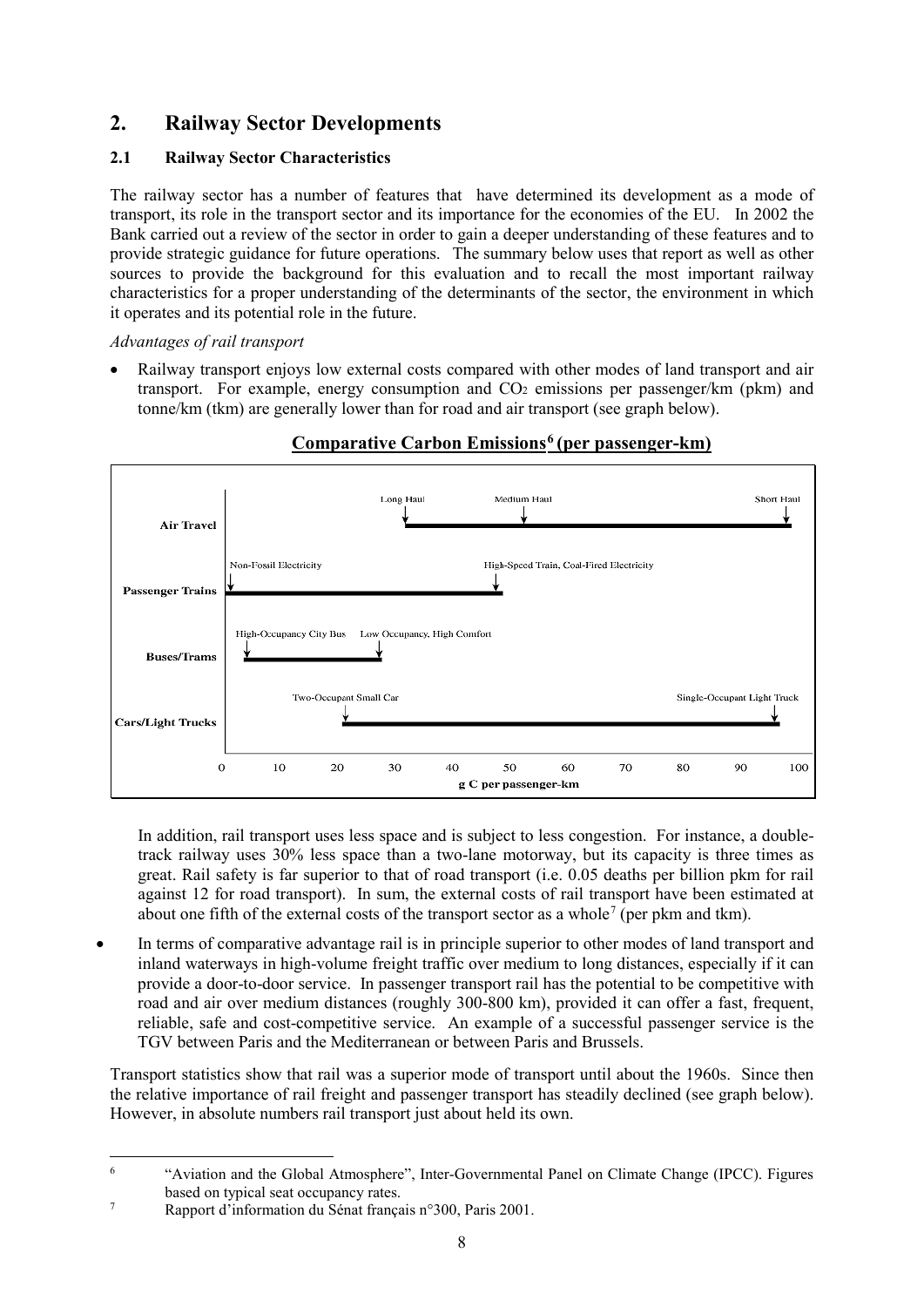#### **Rail Share of EU Transport Market 1970-2000**



Source: "A Strategy for Revitalizing the Railways", EU Commission (White Paper)

Many studies have been carried out to identify the causes of the relative decline of the railways and there is more or less a consensus opinion that there are a number of exogenous and endogenous (railway-related) causes.

- The growth in the transport of finished and semi-finished goods, along with the decline in the transport of bulk commodities and raw materials, has benefited modes of transport with comparative transport cost and quality advantages such as road and air transport more than rail. These trends were complemented by the growing specialization of the transport sector itself to meet specific customer needs requiring integrated logistic chains and just-in-time delivery. For example, rail is usually at a competitive disadvantage in door-to-door services in modern integrated transport chains that require reliable, on-time and cost-competitive door-to-door delivery of high-value goods in varying quantities. In passenger transport the flexibility, comfort and convenience of the private car can hardly be matched by rail. Similarly, rail has lost out to air transport in the boom in tourism travel and, more recently, with the rise of low-cost airlines.
- It is also claimed that rail is at a competitive disadvantage vis-à-vis road and air transport on account of fiscal and transport policy distortions. Thus, road and air are said to be favoured by policies that fail to charge properly for the use of their infrastructure and the external costs they  $\frac{1}{2}$ incur.<sup>[8](#page-12-0)</sup>
- To survive, the majority of railways in the EU are heavily dependent on government support. It has been estimated that on average almost 50% of rail infrastructure and operational expenditure consists of state subsidies.<sup>9</sup> It follows that state intervention in the railway sector is much more prevalent than for other modes of transport.

While it may be difficult for the railways to influence the exogenous factors mentioned above, there is much more scope to reduce or even eliminate the majority of the railway-specific factors hampering competitiveness.

<span id="page-12-0"></span><sup>&</sup>lt;sup>8</sup> It should be pointed out in this context, however, that rail infrastructure is heavily subsidized by the State as well.

<span id="page-12-1"></span><sup>&</sup>lt;sup>9</sup> With a wide variation between national railways. For instance in France and Spain, the subsidization of regional rail operations is estimated at 70%.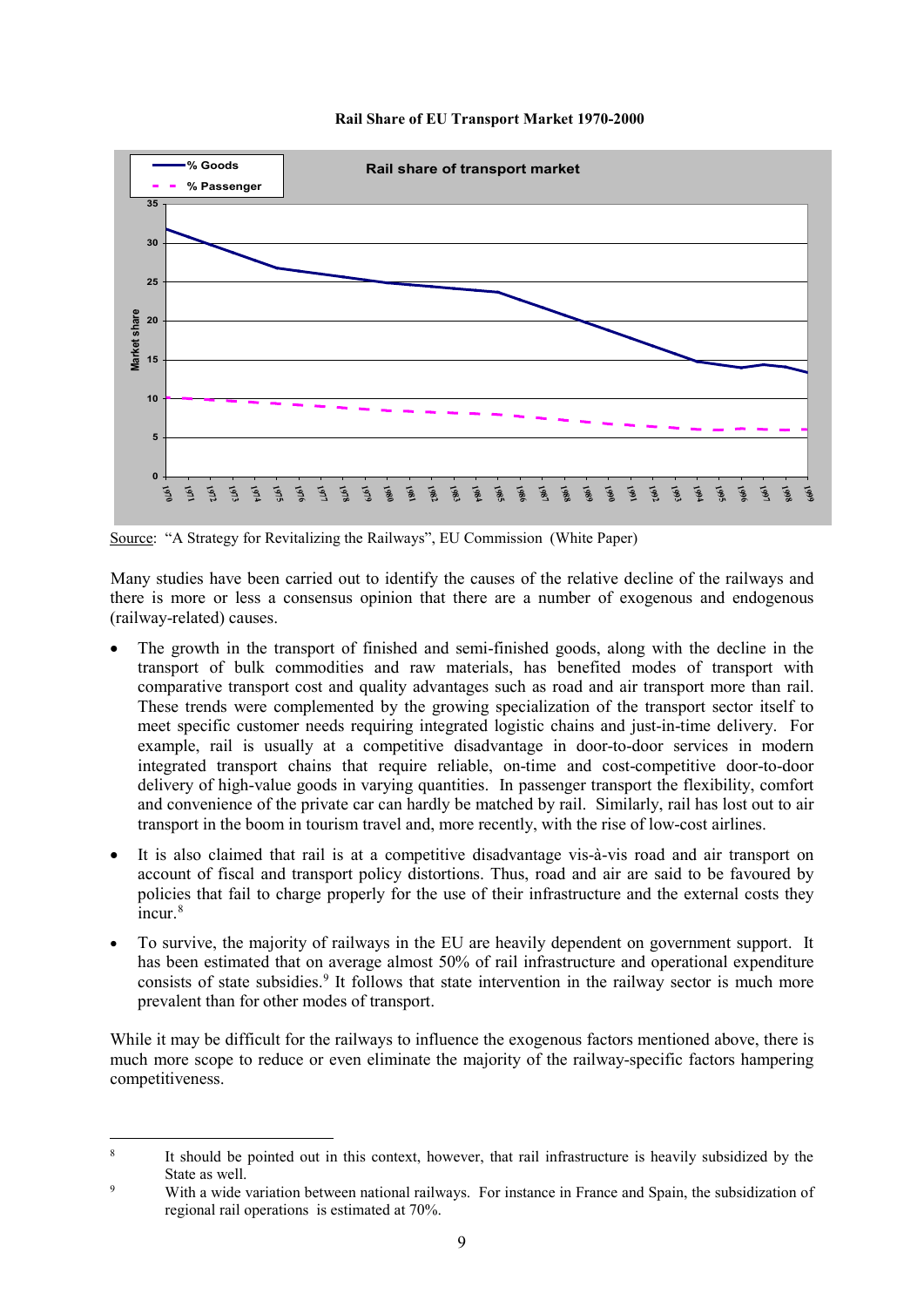- Inefficient management of rail infrastructure and operations. It has been estimated that there is a potential for cost savings in the management of EU rail infrastructure amounting to about EUR 10-19 billion per year. Another EUR 5-9 billion cost savings per year could be achieved in train operations if only current EU best practices were adopted by all EU railways.[10](#page-13-1) Together, the estimated potential annual cost savings amount to a not insignificant 25% of total annual railway costs. While the exact amounts may be debatable, the estimate nevertheless shows that there is vast potential for efficiency gains that could be tapped by the railways themselves.
- Lack of commercial focus. In the past, rail enterprises were monopolies and focused on the technical aspects of their businesses. There is ample evidence for this lack of commercial focus. For example, costing and pricing techniques needed to identify profitable and unprofitable operations and markets are still rudimentary in most railway enterprises. Quality of services keyed to customer needs is still the exception rather than the rule. Thorough knowledge of markets and active marketing are not yet common practice. Widespread cross-subsidization blurs the identification of unprofitable operations and hampers the development of profitable activities.
- Lack of international integration. Railways have basically developed as national enterprises, without much regard for the development of common technical and commercial standards and procedures across frontiers. For instance, at the technical level there are numerous obstacles to the interoperability of equipment and personnel. To name a few: in the EU there are three different gauges for main lines in Europe; nine different electric currents (even the Thalys TGV locomotives need to be equipped with four different electric currents). At the commercial level the situation is comparable. For example, the rapid exchange of commercial data (e.g. on train composition, customer information, customs data) between railways is still rare, as is the integration of electronic data information systems. These problems have only fairly recently been identified as major obstacles hampering the international competitiveness of the railways. But attempts by the EU to develop a common framework of rules and regulations in these areas have not always been met with enthusiasm because of powerful vested national interests.
- Institutional obstacles. The institutional set-up of most railways still reflects the heritage of the past: the priority given to the technical and engineering aspects of the business, which is also reflected in railway management and decision-making; the powerful union influence in defending the status quo and strong interference from public authorities at all levels, each with its own agenda. It is therefore understandable that in such an institutional environment it can be extremely difficult to shape the railways into economically efficient, competitive and commercially viable enterprises.

# <span id="page-13-0"></span>**2.2 EU Policies for the Railway Sector**

After a long period of stalemate in the development of the common transport policy the European Commission's programme for the removal of the remaining obstacles to a single market included the transport sector as a key facilitator. On the basis of the provisions of the European Treaty, the Commission developed a number of proposals aimed at the establishment of a common transport market in all modes of transport.

The most important proposal with regard to the railways was Directive 1991/440, which aimed to introduce competition between railway enterprises by creating rights of access to rail infrastructure, albeit in a limited way. This was to be achieved by the separation of rail infrastructure management from operations. The rationale behind this proposal was that the fixed-rail infrastructure constitutes a natural monopoly and therefore needs to be dealt with differently from the operation of rail services, where competition between different operators is possible. The Directive also aimed to improve the financial situation of EU railway enterprises by requiring business and managerial freedom and the granting of debt relief for previous bad practices (for which the EU Governments were at least partly responsible).

<span id="page-13-1"></span> <sup>10</sup> Profitability of rail transport and adaptability of railways, Halcrow Fox, July 1997.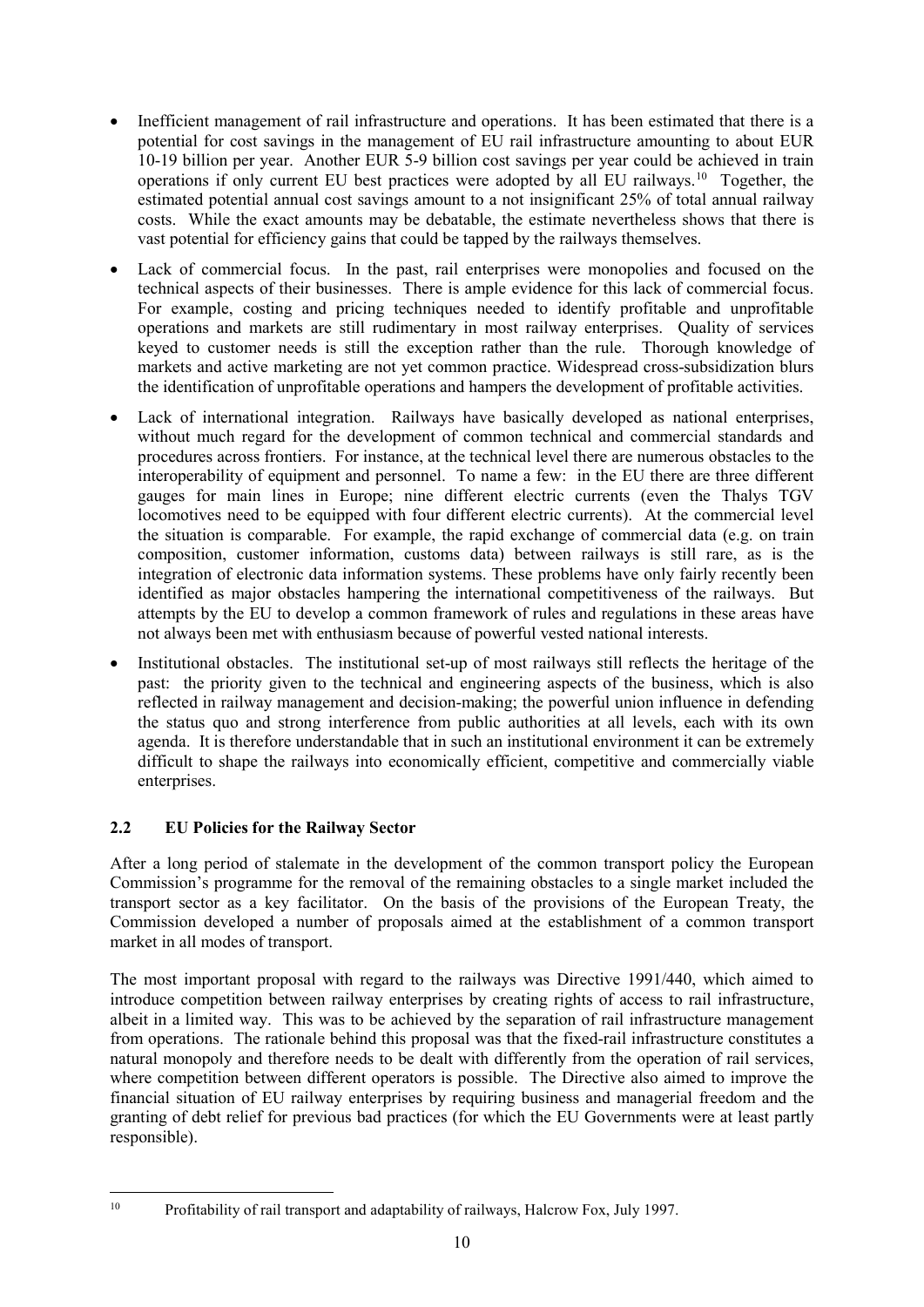The Maastricht Treaty and subsequent agreements (such as that of the 1994 Essen Council) included a definition of a trans-European transport network and nodes<sup>[11](#page-14-1)</sup> - including railways - which were to be developed as a priority in support of European integration. These networks are eligible for EU financing, including EIB financing, and are subject to a set of common technical standards. As regards railways, practically all main lines are eligible. In this context it is worth noting that the EU stipulated in its Council Regulation of 1995 as a condition for its financial support that the TEN projects in question should be economically viable, based on a socio-economic cost/benefit analysis.

A number of further Directives<sup>[12](#page-14-2)</sup> in the following years refined and elaborated on the 1991 Directive on the conditions for a functioning common market in railway transport. However, implementation got off to a very slow start and, with a few notable exceptions (e.g. UK, Sweden), the expected increase in competition and revitalization of the railways was rather ineffectual. This prompted the Commission to ask a high-level group of experts to identify further measures<sup>[13](#page-14-3)</sup>. The group's recommendations were taken up in the Commission white paper "A Strategy for Revitalizing the Railways"[14](#page-14-4). Some of the Commission's proposals were subsequently endorsed by the Lisbon Council and enshrined in three Directives known as the "Rail Infrastructure Package." The majority of the measures included in the first package were to be implemented by the spring of 2003 (with this deadline being waived for certain Member States), including the right for any licensed operator to access most of the rail network for international freight services. Subsequently, a second package was adopted, extending the access rights to the entire networks by 2007, with additional measures to facilitate the emergence of common safety and other technical standards. One of the strong focuses of EU action has been to promote interoperability of rail services despite the heritage of a very diverse network with regard to such aspects as signalling systems or electrical current powering the networks.

Additional measures are currently being examined for a third package, which is set to include right of access to the whole EU railway network for international freight and passenger services.

The above summary shows that there is no lack of action on the part of the European institutions to promote the role of the railways by creating a competitive market for railway services throughout the EU. However, practical and meaningful implementation of specific measures has been slow and uneven, reflecting both technical and institutional or legal difficulties. At times, these real difficulties have been compounded by the reluctance of national governments to jeopardize the position of national operators or indeed of the industry, which has traditionally been shielded from foreign competition by technical standards. Ultimately the key issue is structuring effective regulation of the sector so that it can remain independent of any single operator's expertise while enabling the high safety standards of the rail transport industry to be achieved. Though the established national railway companies still enjoy dominant positions in most markets, the introduction of competition has had noticeable effects on a few networks. New players such as infrastructure managers and rolling stockleasing companies have emerged as a result of the institutional changes, leading to a parallel evolution of the Bank's approach to the sector.

#### <span id="page-14-0"></span>**2.3 Prospects**

Assuming the EU's objectives eventually prevail and are generally implemented, the future role of the railways will be radically different in terms of the way they are organized and operate in the markets. A number of these new forms of doing business are already emerging today in different EU Member States. However, the speed and depth with which these changes are implemented throughout the EU are likely to differ greatly and depend on the economic philosophy pursued by each Member State and the willingness of the stakeholders concerned to embrace the reforms.

Regarding the organizational aspects, the fixed infrastructure will most likely be kept as a separate entity, funded in accordance with principles comparable to the funding of road infrastructure, the aim

<span id="page-14-2"></span><span id="page-14-1"></span><sup>11</sup> TEN (Trans-European Network.<br>
12 E.g. Directives 1995/18 and 1995/19.<br>
13 The Eutume of Dail Transport in Europe

<span id="page-14-3"></span><sup>&</sup>lt;sup>13</sup> The Future of Rail Transport in Europe, Report of the advisory group to Neil Kinnock, June 1996.<br><sup>14</sup> Cam (06)421 July 1006

<span id="page-14-4"></span>Com (96)421, July 1996.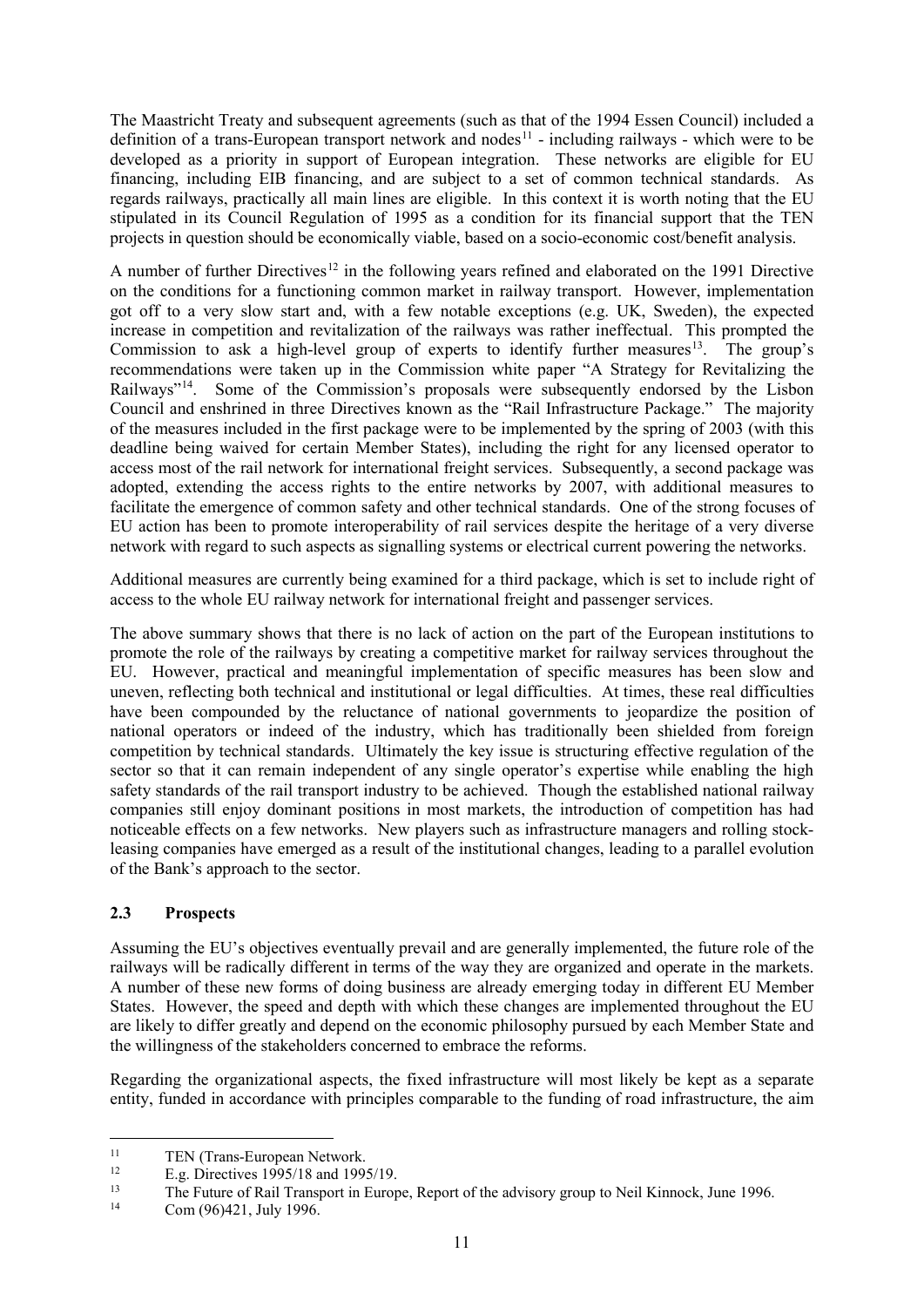being to create a level playing field in inter-modal competition. As to the management and operation of the infrastructure network, public and/or private organizational solutions are slowly emerging, in the latter case in the form, inter alia, of periodic public auctions in order to ensure efficiency and to minimize the burden of public subsidies.

If we look at the future of rail operations, the hitherto monopolistic national railway companies are likely to be subject to increased competition from new entrants and established companies from other EU Member States, but also between the railways and other modes of transport (i.e. road, air, inland waterways). This means that individual railway companies will have to focus on markets where they enjoy comparative advantages in terms of costs, quality of service and customer orientation. By implication this also means that railway operators will have to abandon markets in which they do not enjoy a comparative advantage.

Moreover, subsidies to rail-operating companies should in principle cease in the competitive rail markets of the future, except in well-defined areas where the public authorities purchase certain services that are deemed publicly desirable (e.g. commuter services) at cost-covering prices from the rail operators. Similarly, investment in operating equipment and facilities should in future be made on the basis of the commercial considerations of the operating companies, without interference from public authorities.

The above future scenario, based on EU policies, leaves ample room for the operating companies to work out reasonable forms of competition and cooperation for the ultimate benefit of the consumer and the providers of rail services. This has happened already in other modes of transport such as air and maritime transport and is now emerging in rail transport as well (e.g. EUROSTAR and Thalys).

Whether the reforms will be able to halt and reverse the decline of the railways, as expected by the Commission and the Member States, is difficult to predict. On the other hand, inaction would certainly lead to further decline and increased dependence on public subsidies.

#### <span id="page-15-0"></span>**2.4 The EIB's Policies**

During the period under evaluation the Bank did not expressly specify its strategy and/or policy with regard to its financing of railway projects. One can only take note of various papers produced on portfolio reviews explaining, for instance, the reasons for an increase in lending activity in the sector at the end of the 1990s ("rail's green credentials and its potential for relieving road congestion by providing high capacity transport in key corridors").

At the level of the EU institutions the Bank also cooperates with the Commission in areas such as TEN and QuickStart projects, railway corridors, appraisal guidelines and interoperability. This involvement has been beneficial because it has allowed the Bank to contribute its technical know-how and expertise at an early stage before policies are cast into projects. It has been the Bank's experience that this offers practically the only possibility to have an early impact on the general quality of the projects it will later be requested to support financially. However, so far the Bank's involvement has been quite modest and in view of the increasing extent of EU involvement in the railway sector it might be useful to strengthen the Bank's presence in the relevant Commission bodies.

The implications of the EU reforms for the Bank's future activity in the sector have been spelled out in the Bank's strategy paper mentioned earlier (section 2.1). In sum, the Bank should support the reform process actively and focus its financial assistance on projects that show adequate rates of return, provide acceptable security and contribute measurably to the implementation of the EU policy objectives, as measured against a set of specific criteria defined in the strategy paper.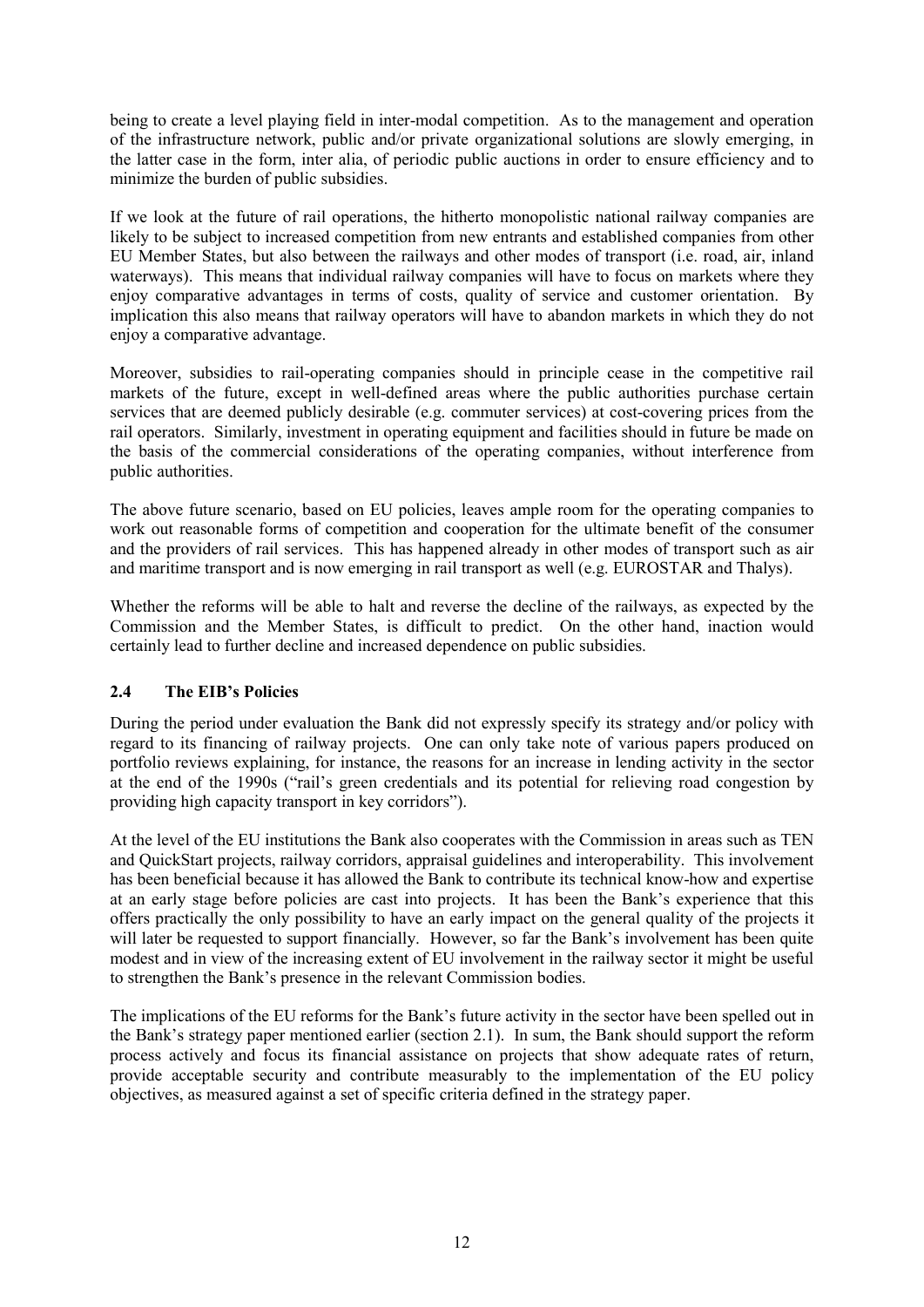# <span id="page-16-0"></span>**3. Relevance/Effectiveness of Projects**

# <span id="page-16-1"></span>**3.1 Contribution of Projects to Objectives**

### *3.1.1 EU and national objectives*

All projects examined in depth were eligible for financing under the current Article 267 (formerly Articles 130/198e) of the EU Treaty. One project was situated in a less developed region of the EU and was thus eligible by virtue of Article 267(a), nine projects complied with both paragraphs (a) and (c) (projects of Community interest), and six projects were eligible on account of their Community interest (Art. 267(c)). Of the 13 desk review projects, five complied with Art. 267(c) and the remainder with Art. 267(a) and (c). In addition, a number of these projects formed part of specific EU policy initiatives such as the Trans-European Network (TEN) or were among the priorities set by the Essen Council.

The Bank applied the eligibility test in a purely formal manner, i.e. it checked whether a given project was located in an area either defined by the EU as a less developed region or designated by the EU as being of Community interest or whether it was part of a special policy initiative. Since in practice these criteria cover almost any project presented to the Bank, they are not particularly relevant as selection criteria.

As regards compliance of the projects with such other pertinent Community policies as the promotion of competition, the attainment of financial viability and the development of a railway network with common technical and operating standards, the evaluation found that:

- One project has the potential to contribute to the promotion of competition because its implementation may facilitate the market entry of new operators.
- All projects examined in depth were deemed to be financially viable in the ex ante appraisals but less so ex post.
- Three high-speed rail projects (TGV) examined in depth aimed expressly at network integration across national borders**.**

All projects, whether supported by the state or the private sector, contributed to national objectives of railway modernization and the promotion of the commercial and economic viability of the rail sector. The achievement of these objectives will be discussed in Chapter 4.

# *3.1.2 EIB objectives*

In addition to the EU eligibility tests the Bank's Statute stipulates a number of further criteria for project eligibility. In accordance with Article 20 the debt service for a project must be assured. This is a requirement that the Bank has examined with great care and has ensured that it is complied with in all projects. The same article also requires that the project should contribute to economic productivity and to the attainment of the common market. The first condition was indirectly tested by means of cost/benefit and financial profitability analyses as well as by analysing qualitative factors. While at least one of these aspects was fulfilled in the ex ante appraisals, the ex post evaluation arrives at more differentiated results. The second condition was rarely tested explicitly. However, as in other sectors, the fact that a project was found to be in the common interest was deemed to be equivalent.

Finally the evaluators examined the contribution of the projects to the Bank's operational priorities during the period under review. Two of these priorities were relevant in this context: regional development, including economic and social cohesion, and environmental protection and improvement. As regards the first, eight projects evaluated in depth were either located in Objective 1 regions or improved access to them and therefore should have been beneficial from a regional development point of view. However, apart from the obvious statement of the development potential, more detailed analyses were not carried out and thus an ex post verification was not possible. Six projects were likely to improve the EU's economic and social cohesion by facilitating transport between EU Member States. The relevant component of one project was found to have failed in its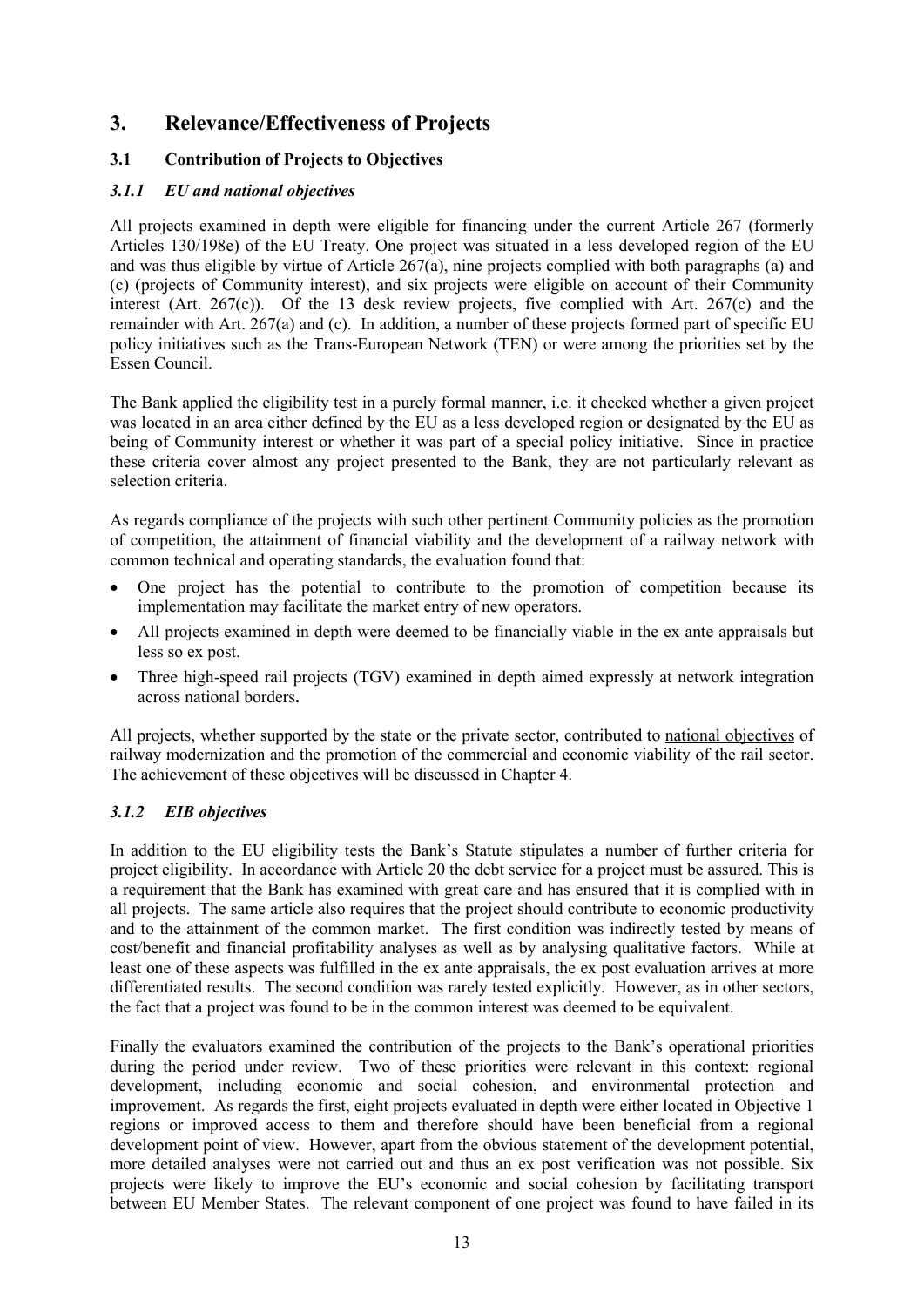intended impact on economic and social cohesion because the expected traffic did not materialize. As to the second priority mentioned above, it is widely believed that all projects that induced a modal shift from road and/or air to rail should in theory have a beneficial effect on the environment. Except for two projects**,** such modal shifts were expected in all other projects evaluated in depth. Unfortunately, the effect was quantified only in a few projects and therefore the claim is difficult to verify ex post. However, even if such a beneficial effect existed, the fact that for most projects evaluated in depth ex post demand was lower and costs higher than estimated at appraisal means that the postulated beneficial environmental effects must also have been smaller. What is more, the substantial delays in more than one third of the projects are likely to have reduced the effects even further.

# <span id="page-17-0"></span>**3.2 Implementation Performance (Effectiveness)**

# *3.2.1 Project scope*

As far as project scope is concerned, eight desk review projects conformed with the original project description, one project underwent a substantial change in scope that rendered the Bank's original appraisal obsolete, and four of the desk review projects lacked completion reports or other pertinent information that would have allowed an ex post comparison of the project scope. Of the 16 in-depth review projects, eight were substantially in conformity with the original project scope and eight were not. Among other things, projects had to be modified on account of environmental objections and government intervention. Moreover, project designs were either incomplete or were adapted by Promoters to better reflect technical requirements and safety concerns. These are of course all legitimate reasons for the modification of a project, but it is also an indication of weak project preparation on the part of the Promoters concerned. In any event, it would have been appropriate for the Bank to re-appraise these projects in order to verify the validity of the original reasons for approving them. This was, however, done only for one project because financing had been arranged in phases. In this case, the reappraisal resulted in substantially reduced economic and financial returns. Projects that were implemented as planned were usually well designed and executed, in particular as regards environmental aspects and consultations with local and regional authorities where relevant.

# *3.2.2 Project implementation*

The table below summarizes the evaluation's findings for the in-depth review projects<sup>[15](#page-17-1)</sup>:

| Implementation delay    | Projects | Percentage of all in- | Percentage value* |
|-------------------------|----------|-----------------------|-------------------|
| (years)                 |          | depth projects        |                   |
| On schedule or $\leq 1$ |          |                       |                   |
| Between 1 and 3         |          |                       |                   |
| Between 3 and 6         |          |                       |                   |
| More than 6             |          |                       |                   |

\* Percent of total cost of projects evaluated in depth.

The table shows that about one third of the projects examined in depth did not experience any implementation delays and another third experienced delays between one and three years. This performance may be considered satisfactory in relation to the established criteria. The implementation of the remaining third, comprising 47% in terms of project value, was clearly unsatisfactory, showing delays of three and more years. One project was more than 10 years late and has still not been completed.

<span id="page-17-1"></span><sup>&</sup>lt;sup>15</sup> It should be borne in mind that the completion times for seven projects are still estimates, as these projects have not yet been completed or fully implemented.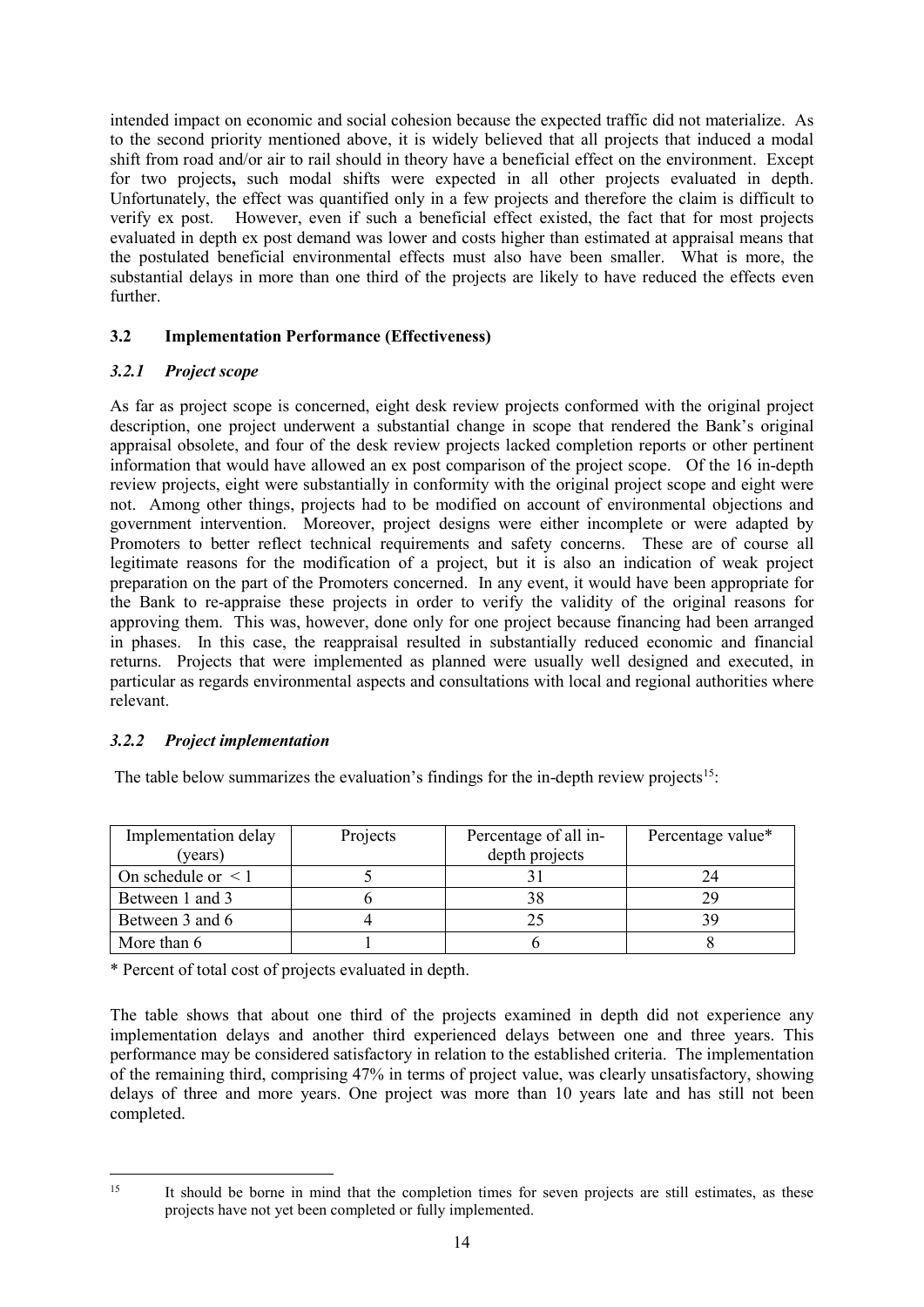The main causes for the delays were:

- administrative problems, such as acquisition of land, compensation disputes with local communities;
- geological problems (especially with tunnels);
- inexperienced contractors and outright bankruptcies;
- changes in project scope (e.g. for environmental or archaeological reasons or on account of local or regional community pressures).

As the experience of successful project implementations shows, careful project preparation - which includes environmental due diligence procedures and consultations with the local communities - is normally key to a good project. By contrast, the likelihood of delays increases once a project has started while major issues are still to be decided. This was noted in particular where two key factors coincide: early-stage involvement of the EIB and mega-size of the projects. The Bank has attempted to deal with these issues by adding standard physical and price contingencies to the estimated base cost of the projects and, in some projects by testing the impact of delays on the project's viability. However, the extraordinary delays experienced in some projects examined in depth were not able to be covered by this approach. This could justify closer monitoring of certain projects that involve a combination of negative factors.

#### *3.2.3 Ex ante and ex post project costs*

The table below shows ex ante and ex post project costs for the [16](#page-18-0) projects reviewed in depth<sup>16</sup>. As a number of projects examined had not yet been completed at the time of the evaluation but should have been according to the original timetable, a distinction is made between final ex post costs for the completed projects and updated estimates for the projects yet to be completed.

| <b>Cost variation</b> |                                                 | <b>Completed projects</b> |           | <b>Delayed projects</b> |                 |         |  |
|-----------------------|-------------------------------------------------|---------------------------|-----------|-------------------------|-----------------|---------|--|
|                       | Number of<br>Ex post project<br>Ex ante project |                           | Number of | Ex ante project         | Ex post project |         |  |
|                       | projects                                        | value                     | value     | projects                | value           | value   |  |
| $<$ Budget            |                                                 | 438                       | 397       |                         |                 |         |  |
| On budget $(1)$       |                                                 | 9 2 6 5                   | 9 3 4 1   |                         | 1 0 7 5         | 1 0 7 5 |  |
| 20%-50%               |                                                 | 1738                      | 1950      |                         | 222             | 268     |  |
| 50-80%                |                                                 |                           |           |                         | 12 2 2 6        | 19420   |  |

#### **Ex ante and ex post variation of project costs (EUR million)**

(1) Includes cost increase of less than 20%.

The table shows that nine projects were on or below budget, for a total cost of EUR 10.8 billion and two projects with a total cost of EUR 2.2 billion had cost increases below 30% which, according to the criteria adopted in this evaluation, is still acceptable. The cost increases for these two projects were mainly due to additional environmental measures imposed by local governments and implementation delays caused by longer than anticipated permit procedures.

Major cost increases of 50% to almost 80% were incurred by five large projects whose completion was delayed. These projects accounted for about 60% of the total ex post costs of the projects evaluated in depth. In addition to the reasons already mentioned above, the major problems affecting these projects were inadequate initial project preparation, substantial scope changes and excessive intervention by public authorities (including local, regional and central government) during the implementation period.

<span id="page-18-0"></span><sup>&</sup>lt;sup>16</sup> The cost comparisons ex ante and ex post do not include project components that were added during implementation and that expanded the original project objectives or were shifted to other projects. However, they do include added components that contributed to the original project objectives (e.g. environmental, geological or safety modifications).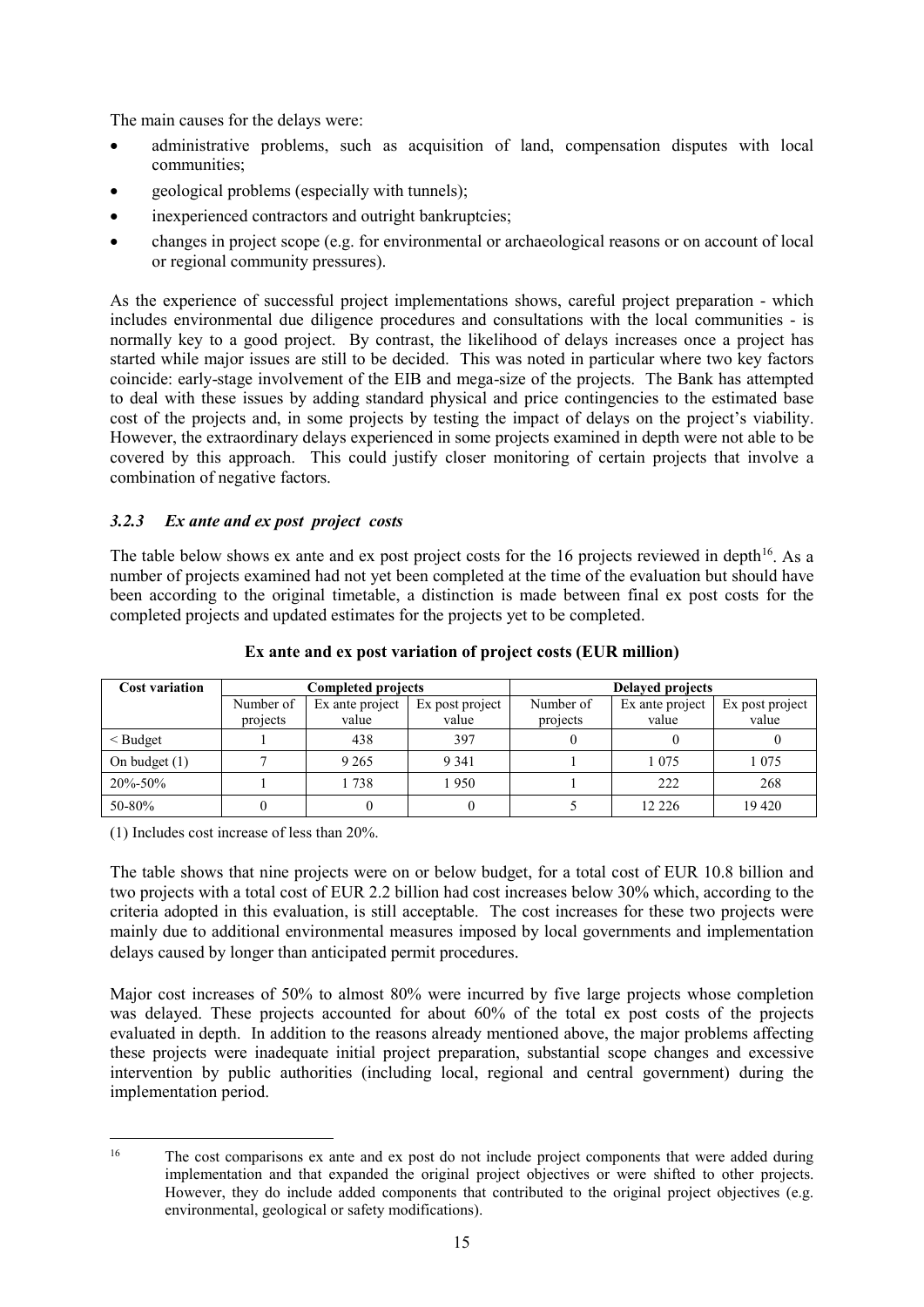# *3.2.4 Expected project output*

The in-depth review identified two types of output indicators that were common to all projects<sup>17</sup>:

- the quality of service (e.g. time savings, comfort, safety),
- the increase in demand for the services offered by the project<sup>[18](#page-19-1)</sup>.

The expected improvements in the quality of service were generally achieved in the projects that are in operation. There have been some problems in one rolling stock project however, where improvements depended on corresponding improvements in fixed infrastructure for which the Promoter concerned was not responsible.

As regards ex ante and ex post demand it must be pointed out that for the majority of projects demand figures are derived from traffic statistics for the entire network or parts of the network and therefore indirect indicators of traffic demand for the projects concerned can be provided at best. Actual figures for the completed projects were only available in a minority of cases because Promoters did not keep separate project statistics. For the projects that had not yet been completed or had been in operation for the minimum period (2 years) updated traffic estimates were utilized where possible.

The nine in-depth projects that were completed showed mixed ex post traffic demand results, but on the whole they were still satisfactory. Two large high-speed lines were between 18 and 20% below the ex ante forecast; one project was in line with the forecast based on a two-month operating period; two projects were above the ex ante forecast; one project was in line with the forecast overall but a project component was below forecast; and for another project no forecast had been made. Another project recorded lower passenger traffic than forecast but substantially increased freight traffic, which materialized after the construction of production facilities along the line - a development that had not been forecast at all at appraisal. In the last project, only three out of 11 project components had ex ante traffic forecasts, which cannot be considered representative for the project as such. Three desk review projects for which information was only available from public sources appeared to show satisfactory levels of demand.

As for the seven projects whose completion was delayed, the forecast for one high-speed line was reduced by the Bank in subsequent appraisals by 30%-50%. For the remaining projects, updated traffic forecasts were either not available or not sufficiently robust.

In conclusion, this evaluation, like the others carried out by EV in the transport sector, shows that traffic forecasting is an inexact science to say the least. The Bank has taken this into account in its appraisals of the railway projects by systematically reducing the traffic forecasts provided by the Promoters. Obviously it was still over-optimistic in some cases with regard to large projects. It appears, in particular, that the effect of traffic diversion from road and air to rail was often overestimated.

#### **3.2.5 Induced benefits**

A number of appraisal reports indicate that beyond the direct, project-related benefits the projects concerned stimulated economic benefits, such as regional economic development benefits in the project impact areas (especially in Objective 1 regions), urban development benefits around railway stations and environmental benefits by transferring traffic from other, more polluting modes of transport. Unfortunately, such claims were rarely supported by quantified analysis and verifiable

<span id="page-19-0"></span><sup>&</sup>lt;sup>17</sup> As regards rolling stock operating and maintenance cost savings were also relevant. However, the Promoters concerned did not transmit any data because ex post cost savings could not yet be documented or were not disclosed by the operating companies.<br><sup>18</sup> It was often not possible to obtain these figures from the Promoters, either because they were not

<span id="page-19-1"></span>collected for the project concerned or were refused on grounds of confidentiality (despite the Promoters' contractual obligation to divulge such information to the Bank).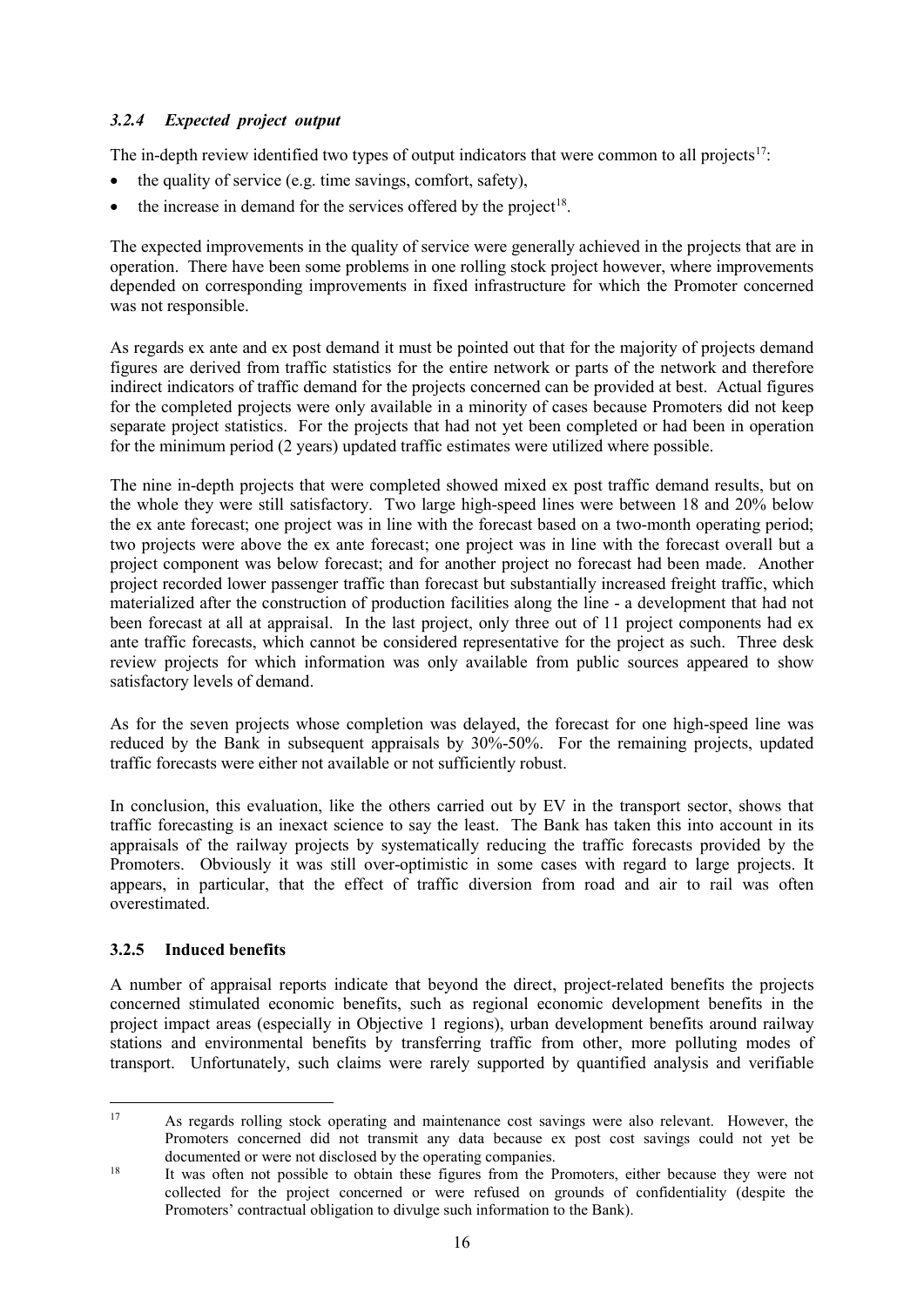evidence. What is more, even if such benefits do exist, a careful analysis of the resources spent to achieve these benefits and a comparison with alternative options that might achieve the same objectives with lower resource inputs should always be carried out. Otherwise such claims are of little value in a rational decision-making process and should not be used as justification for a project that would not be viable on other counts<sup> $19$ </sup>.

# <span id="page-20-0"></span>**4. Efficiency**

# <span id="page-20-1"></span>**4.1 Project design**

As a rule, the Bank accepted the projects' design as presented by the Promoter. The evaluation found evidence that a number of projects did not seem to be designed solely in accordance with standards of technical/economic optimality. The appraisal reports did not examine or report on whether alternative design options had been considered by the Promoter to ensure that the chosen option was the optimal one from a technical and economic point of view. For example, in one project, a high-speed line was initially considered, then rejected in favour of main line rehabilitation, but a high-speed line is now again under consideration, whereas building both is neither optimal from a technical nor economic point of view. Other examples are the construction of train stations to suit local/regional political pressures rather than for economic considerations. These changes are more important when the Bank's involvement is at an early stage, especially with large projects with a long lead time.

# <span id="page-20-2"></span>**4.2 Economic efficiency**

As stated in paragraph 2.1.4 above the evaluators obtained relatively little detailed information from promoters and public sources on ex post traffic demand (or ex ante demand for that matter). Therefore, the following results of ex post calculations of the economic internal rates of return (EIRR) should be interpreted with this reservation in mind.

| <b>EIRR</b>    | Completed projects |          |                  |          | Delayed projects |          |           |          |
|----------------|--------------------|----------|------------------|----------|------------------|----------|-----------|----------|
|                | Ex ante            |          | Ex post          |          | Ex ante          |          | Ex post   |          |
| ranges         | Number             | Project  | Number           | Project  | Number of        | Project  | Number of | Project  |
|                | of                 | value in | of               | value in | projects         | value in | projects  | value in |
|                | projects           | EUR m    | projects         | EUR m    |                  | EUR m    |           | EUR m    |
| $< 3\%$        | 0                  |          |                  | 397      | 1 <sup>2</sup>   | 1 0 7 5  | $3^{2}$   | 12670    |
| $3\% - 5\%$    | 0                  |          |                  | 1950     | $\theta$         |          |           | 853      |
| $5\% - 8\%$    | $4^1$              | 3 1 0 3  | $5^{\mathrm{1}}$ | 8690     | $6^{3}$          | 12 4 48  |           | 4 5 4 0  |
| $> 8\%$        | 5                  | 7895     | $\overline{2}$   | 651      | $\theta$         |          |           |          |
| Not calculated |                    |          |                  |          |                  |          | 2         | 2 7 5 0  |
| Total          | 9                  | 10 998   | 9                | 11 688   | 7                | 13 5 23  | 7         | 20 813   |

#### **Ex ante and Ex post EIRRs**

1 Calculation of EIRR for one project only for three components out of eleven.

2 Including cross-border sections.<br>3 Two projects involving a high-sp

Two projects involving a high-speed line reappraised in subsequent operations, with EIRR between 0-2.5%.

<span id="page-20-3"></span> <sup>19</sup> The external (including environmental) benefits of rail as opposed to road traffic often serve as justification for railway projects with low EIRRs. Yet they are rarely quantified in project analysis, as was the case in the projects evaluated in this report. Recent detailed studies financed by the Commission (TIPMAC and Jason studies) indicate that the external benefits claimed for railway projects, such as an increase in the value of land near stations, environmental impact, may amount to a maximum of about 10% of the direct quantified benefits (30% in exceptional cases), usually too little to alter the viability of a project.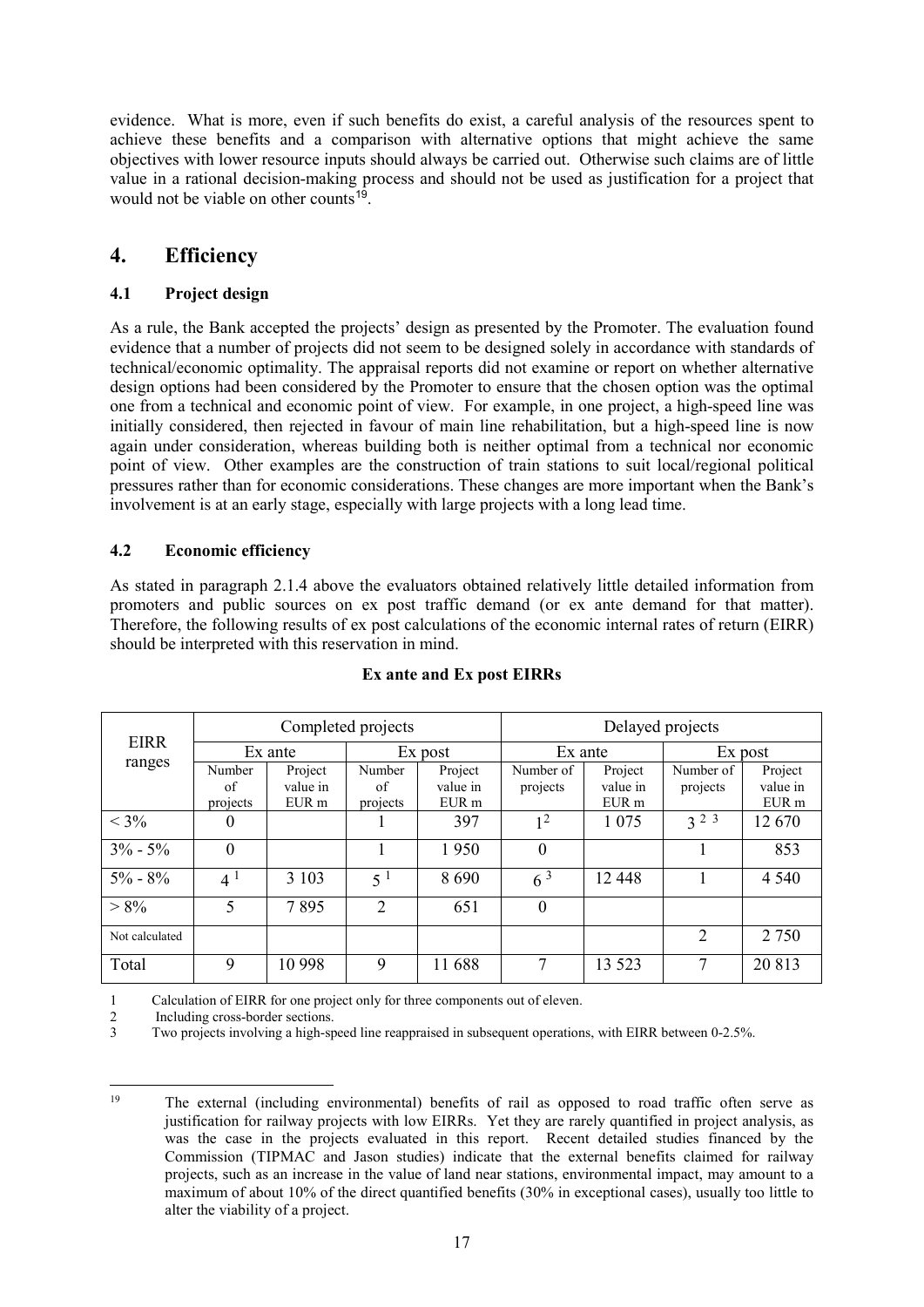Of the nine completed projects, seven showed satisfactory ex post EIRR estimates exceeding 5%, although the majority of them were lower than the ex ante estimates. The reasons for this were almost always over-optimistic estimates of traffic growth and cost overruns. In one project consisting of three components, the EIRR calculation was based on a flawed methodology, which did not properly take account of the traffic diversion of a new line under construction, thus resulting in over-optimistic estimates. Using the appropriate methodology the calculation would have resulted in very low EIRRs of about 1%. EIRR calculations for another project were carried out for only three components out of eleven and were thus not representative for the project as a whole. However, the three components were found to yield satisfactory returns both ex ante and ex post.

Of the seven projects that have not yet been completed or been in operation for at least two years, one project is likely to yield satisfactory economic returns, albeit lower than forecast at appraisal because costs were higher and demand updates lower. Another project is also likely to turn out satisfactory if a project life is used in the calculation that is more appropriate for this type of project than that used in the appraisal. For two projects, firm conclusions cannot be drawn on the basis of the available information. Finally, the unsatisfactory EIRRs of two projects, concerning the same high-speed rail line, show the consequences of excessive delays, costs running out of control and drastically reduced traffic forecasts. Their updated EIRR is now estimated at between 0.5% and 2.5%. What is more, since the projects are not yet completed even these low economic returns may prove to be optimistic.

Although it is difficult to draw any firm general conclusions about the economic viability of the projects evaluated because of their unique features, three recurring themes can still be identified. First, with a few exceptions traffic demand and the diversion of traffic from road to rail were overestimated by Promoters. Even the Bank's more cautious estimates proved at times to be too optimistic. Second, project costs were usually underestimated, sometimes substantially, for the reasons already mentioned above (paragraph 2.1.3). Third, Promoters (and the Bank) were too optimistic in their expectations that the projects could be implemented within the planned timeframe. The combination of these three factors led in the majority of projects to lower than anticipated (but still acceptable) economic returns and in some large projects to uneconomic investments.

#### <span id="page-21-0"></span>**4.3 Financial viability**

Financial return calculations must be considered with caution as most of these projects benefit from subsidies/support at investment level and often at operating level; in most cases public support will ensure the financial sustainability of the projects.

Based on existing data, financial returns were calculated for only seven projects. Five demonstrated a marginal positive return and two yielded high returns**,** but always below the ex ante evaluation; the reasons are the same as for the lower EIRRs, i.e. investment cost increases, lower demand and substantial implementation delays. For the other projects, expectations were always below initial estimates because of the heavy impact of delays and cost increases.

# <span id="page-21-1"></span>**5. Sustainability, Environment and Institutional Development**

#### <span id="page-21-2"></span>**5.1 Physical sustainability**

All projects examined in the evaluation (i.e. desk studies and in-depth studies) had physical lives of 20 or more years. Despite the implementation problems already mentioned the quality of the physical work and assets appears to have been satisfactory. Thus the prospects for the physical sustainability of the projects look good, with the exception, perhaps, of certain components of these projects which may become obsolete before the end of their useful lives on account of technical progress (e.g. signalling equipment, fibre optic cables). Obviously, the above statement assumes that the railway companies concerned have at their disposal the required technical organization and financial means to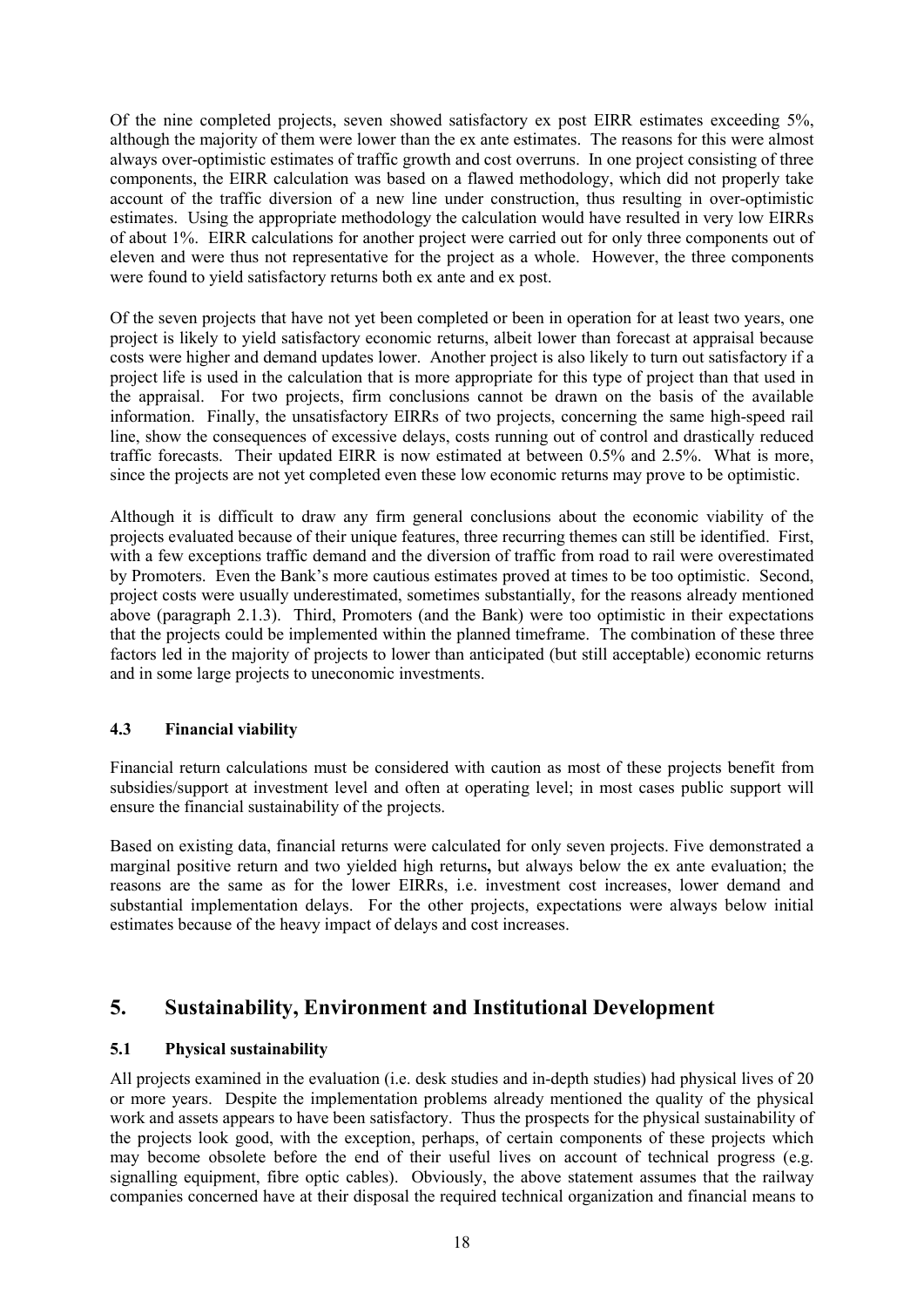maintain and operate their assets properly. This has not always been the case in the past, as the examples of lack of track maintenance in an EU member country show. Although most loan agreements include clauses concerning the borrower's obligation to properly maintain the assets of the project in question, there is no evidence that the Bank has checked whether or not such clauses were complied with.

# <span id="page-22-0"></span>**5.2 Financial sustainability**

As regards the nine completed projects examined in depth it appears that the five for which financial data were available are sustainable on a project basis. For two completed projects, financial data cannot be extracted on a project basis. The updated financial estimates for the projects that are not yet fully implemented and operational show that ex post four projects are likely to be sustainable on a project basis while the remaining three projects are either not financially sustainable on a project basis, or financial data are not available on that basis. However, all these projects are of sufficient strategic importance that they are likely to be sustained at the enterprise level, even though they will probably need subsidies.

# <span id="page-22-1"></span>**5.3 Environmental sustainability**

The environmental legislation in force at the time (mostly national at the beginning of the 1990s, European thereafter) has been applied in all projects. The projects' impact on the environment has generally been found to be acceptable after the implementation of the appropriate mitigation measures, which in some cases were considerable. In some projects adverse local environmental impacts were identified but found acceptable, given the national importance of the projects. Other projects were subject to complex negotiations in areas with sensitive environments (such as vineyards) but in the end acceptable solutions were found. In one case significant environmental damage occurred during implementation which polluted the surrounding groundwater level. The ensuing mitigation and prevention measures have resulted in an implementation delay, which is currently estimated at 7-8 years.

#### <span id="page-22-2"></span>**5.4 Institutional development**

Railway projects are rarely an appropriate vehicle for the promotion of institutional development. There are two projects, however, that could possibly contribute directly to the institutional development of the railway sector, two may contribute to the institutional development of other sectors and five projects can be said to have contributed indirectly to institutional development. The two projects with the potential to contribute to institutional development and support of EU transport policy concern rolling stock investments financed by an intermediary organization (such as a bank or leasing company). Since the rolling stock concerns standardized equipment, it can easily be transferred to other companies after the termination of the initial lease period, thus facilitating competition. Furthermore, market entry is also made easier because the leasing mechanism lowers the capital barrier for new firms. The other two projects are investments in communication equipment, part of which can be leased out, for instance, to telecom enterprises, which could help promote competition in that sector, another objective of EU policy. Five projects contributed indirectly to institutional development because the participation of the Bank contributed to the introduction of a more open bidding process for the procurement of assets than before.

# <span id="page-22-3"></span>**6. EIB Performance**

# <span id="page-22-4"></span>**6.1 Introduction**

The project cycle of the Bank includes the following phases: identification, project definition and appraisal, arrangement of project finance, project approval and contract negotiations, implementation and monitoring, including the preparation of a project completion report. These phases and the Bank's effectiveness in dealing with them in respect of its portfolio of railway projects will be assessed below.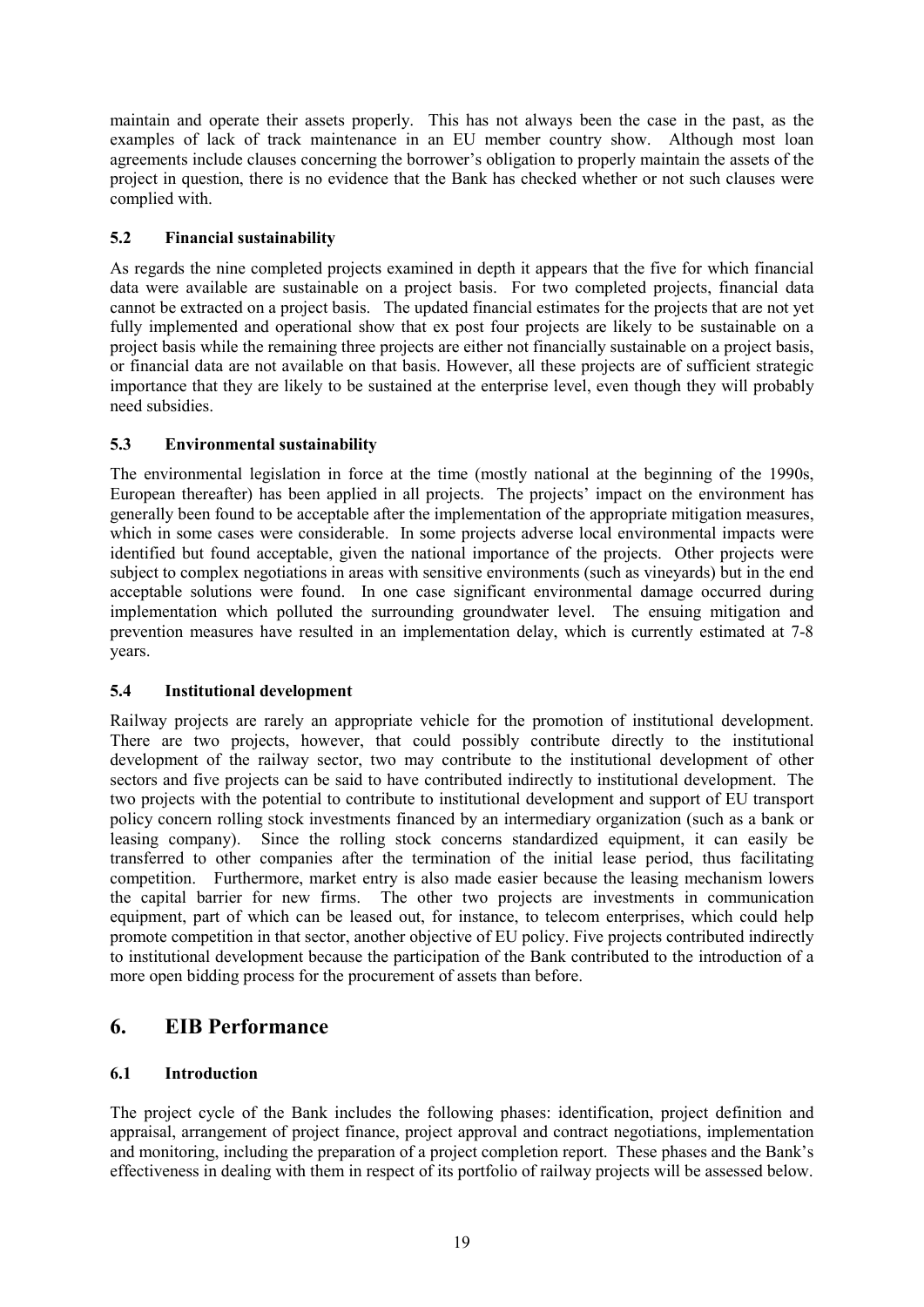# <span id="page-23-0"></span>**6.2 Project identification**

The decade under review witnessed a substantial increase in Bank activity in the sector. This was appropriate because of the heightened efforts of the EU and the railway companies to reinvigorate the railway industry. The majority of railway projects in the Bank's portfolio were identified via regular contacts with the railway companies concerned. In almost all cases contacts had already been established in the early to mid 1990s, with repeat operations being the norm. Of course, the large high-speed projects were public knowledge very early on in the decade. For instance, for the funding of some of these projects the Bank had already been approached at an early stage.

# <span id="page-23-1"></span>**6.3 Project definition**

In a quarter of the 29 projects reviewed (about 40% in terms of loan value) the Promoter's and the Bank's project definitions were identical and corresponded with the classical definition of a project<sup>20</sup>. In another quarter of the projects (12% in terms of loan value) the Bank chose elements for financing that were part of the Promoter's wider investment program.

However, in four projects the Bank's project definition did not correspond with that of the Promoter. In other projects, the project definition was modified to ensure that the Bank's loan did not exceed 50% of the total project cost. In all cases examined in depth, where the Bank had adopted a different project definition from the Promoter's the latter indicated that this approach had complicated his work.

For its railway programme loans the Bank encountered yet other difficulties, in particular during the first half of the 1990s. For instance, it was rarely possible to assess and fully quantify each programme component. However, to assess only a few components and disregard the others or only assess them in a qualitative, summary way (as was done for one project) does not allow a comprehensive conclusion about the viability of the entire programme. This weakness in the appraisal process was corrected towards the end of the decade, when the Bank adopted a modified approach for programme and framework loans. The improvements have also been recognized and appreciated by the Promoters.

#### <span id="page-23-2"></span>**6.4 Project appraisal**

The appraisals of the projects evaluated in depth covered the usual cost and benefit items of the standard Bank format and were undertaken within the standard time frame or more quickly for a majority of the projects. However, the quality and depth of analysis of the appraisals varied widely. This was primarily a function of the information available from the promoters and other sources. In particular, the appraisal teams faced difficulties in the following areas:

Market/demand. Despite the existence of sometimes elaborate modal split models in some cases, it was very difficult to estimate reasonably accurately the likely development of the relevant transport market. In one large high-speed rail project and several others such an analysis, though clearly essential, was omitted altogether. In two projects the transport market was analysed, but such crucial aspects as prospective freight traffic utilizing the project were omitted.

Undue optimism on the likely transfer of traffic from road and air to rail was one factor in the overestimation of demand. In addition, the expected normal growth and traffic generated by virtue of the implementation of the project were other sources of inflated estimates. Although the Bank's appraisal teams were usually more cautious in their traffic estimates than the projects' promoters they were still too optimistic. It is difficult to assess whether these errors could have been avoided<sup>[21](#page-23-4)</sup>. In any

<span id="page-23-3"></span><sup>&</sup>lt;sup>20</sup> An investment project is an entity that comprises all additional elements of a permanent nature (whether tangible or intangible) that are necessary for the sustainable production of the goods or services the project is designed to deliver.<br><sup>21</sup> In particular, demand was often estimated in the early 1990s, a period of high GDP growth, whereas

<span id="page-23-4"></span>actual growth when projects were complete, i.e. the late 1990s, was much lower.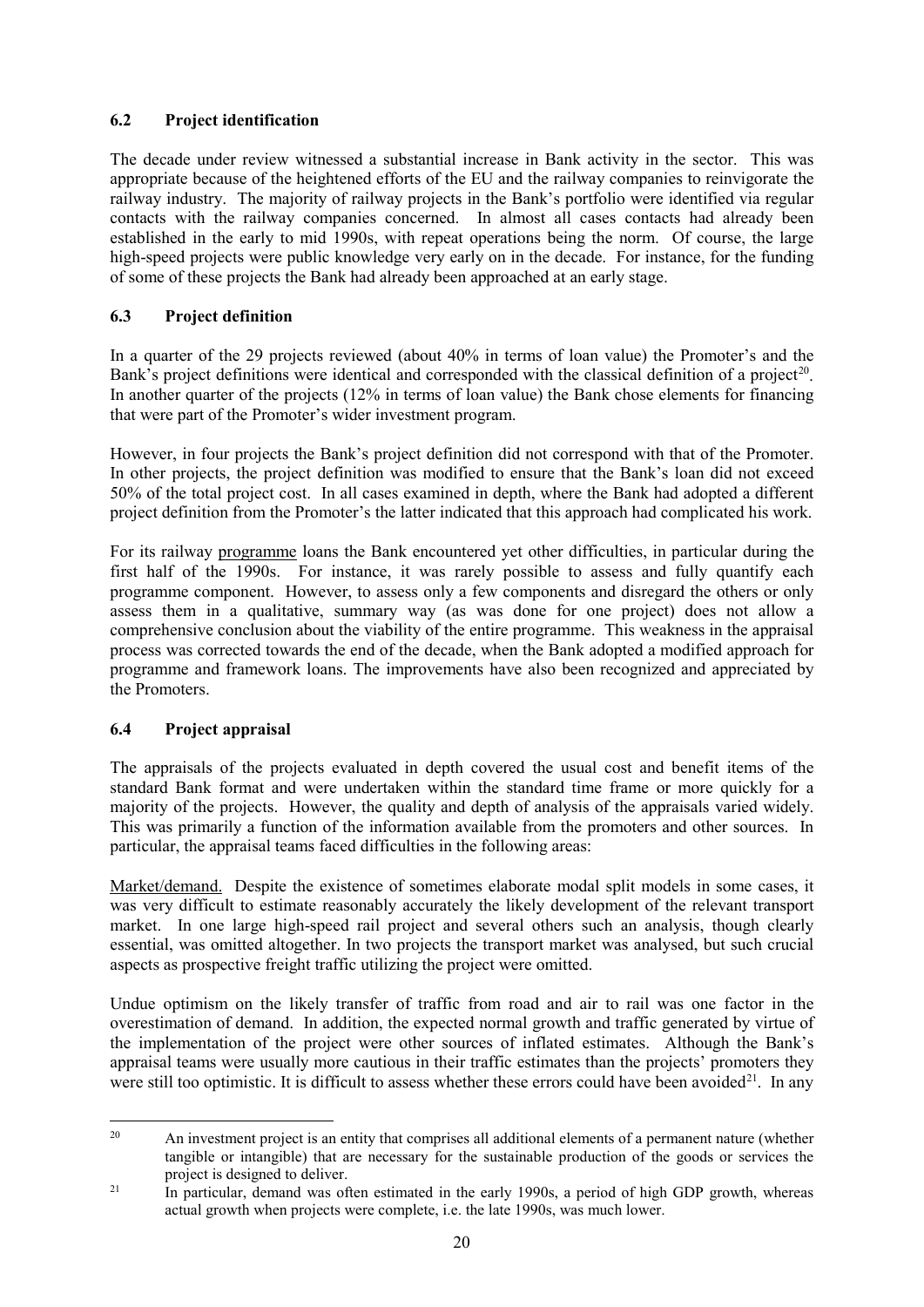event, a more conservative approach would have been preferable at least in the substantial number of repeat projects with a history of overestimates.

Project implementation schedule. As mentioned before about two thirds of the projects evaluated had implementation delays, one third of which by three or more years. This suggests that the Bank should analyze the potential causes of such delays more systematically and propose measures to minimize them where possible. Such an analysis could be a straightforward exercise, for instance in the form of a checklist, because most potential causes of delay are known, i.e. lack of agreement with local/regional authorities on project details affecting them<sup>22</sup>; incomplete project designs and implementation plans; political interference in project implementation; natural causes such as geological problems or archaeological finds. Although experience clearly shows that the Bank's influence is limited without the promoter's cooperation even when it has identified the problems, such an analysis would at least result in a more realistic assessment of a project's strengths and weaknesses.

Economic analysis. All projects included a quantified economic analysis, albeit in varying detail, completeness and quality. For example, in one appraisal the economic life of the project was overstated and in another a different method (residual value) was used. In other projects, operating and maintenance costs were not taken into account or the economic viability was based on the EIRR estimate of a much broader investment programme and not the project as such. Other economic analyses omitted the standard practice of sensitivity analysis as a gauge of the potential project risk. The end result was that only a few ex ante estimates of the economic viability of the projects evaluated in depth were methodologically entirely sound.

Where possible, the ex post evaluation attempted to estimate the project EIRRs by using the standard methodology but this could not always be achieved because the information was not available or not provided for reasons of confidentiality (despite the Promoters' contractual commitment to provide such information). Obviously, the EIRRs calculated for projects that are delayed are subject to change once those projects have been completed and are operational. However, that does not alter the conclusion that their economic rates of return were much lower than estimated at appraisal because of the substantial delays, cost increases already incurred and lower demand, not to mention the occasional weaknesses sometimes in the appraisal methodology.

Risk Analysis. The Bank's analysis of the credit risks that it may incur with a project has generally been satisfactory. As regards such other risks as traffic risk, implementation delays and cost increases, the over-optimism of the appraisal teams has already been mentioned. In some appraisals these risks were taken into account by means of a sensitivity analysis, in others not. For example, the appraisal of a follow-on project had identified a high risk of cost increases and delays as a result of the experience with the first project, but no sensitivity analysis was undertaken to quantify the impact of those factors on the project's viability. In general, it can be said that even where sensitivity analyses were performed the worst-case hypothesis usually proved too optimistic in the ex post evaluation. Apparently it is difficult to think the "unthinkable", i.e. that a project might fail. An antidote could be the inclusion of a null hypothesis in the sensitivity analysis, which would examine under which conditions the proposed project would fail and give an estimate of the likelihood of such failure.

Even when the risks were properly identified, mitigation measures were rarely recommended or accepted by promoters. For instance, in one (very large) project the promoter hired an expert at the Bank's recommendation to monitor costs and project implementation, with the result that the Bank had an excellent understanding of the reasons for the delays and cost increases but no influence on their mitigation. A further Bank recommendation on how to deal with cost overruns and delays was not accepted by the promoter. A similar situation occurred in another large project, where cost overruns and delays had already been experienced during the initial implementation stage. The Bank proposed assisting the promoter with mitigation measures but this was rejected. The project has now been delayed by three years. Of course, it is not possible to conclude whether acceptance of the

<span id="page-24-0"></span><sup>&</sup>lt;sup>22</sup> There was only one project that was on budget and on time where potential problems with local and regional authorities were discussed and cleared before project implementation started.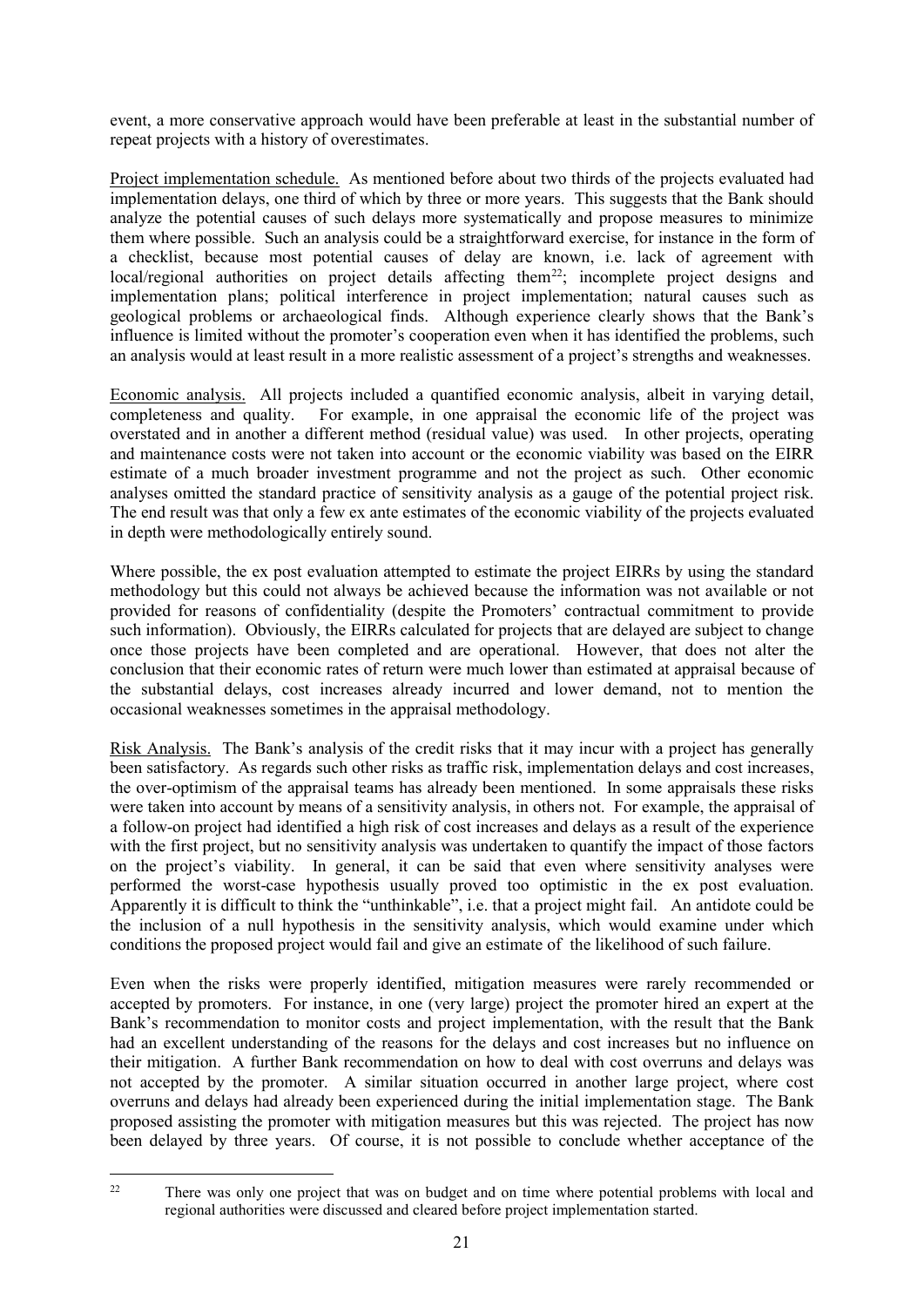Bank's advice would have made any difference. The lesson that can be learned from this experience is that the Bank has little leverage to influence the outcome of a project one way or the other, unless the promoter takes ownership of the Bank's recommendations.

### <span id="page-25-0"></span>**6.5 Financing arrangements**

The financing arrangements for 18 of the projects reviewed (in depth and desk reviews) consisted of direct loans to the Promoters. In 11 projects, financing was arranged via an intermediary, most often a Government agency or a special purpose vehicle created for the operation, and in one case more complex arrangements in the form of public private partnerships were chosen. In one of these cases a specialist was called in (at the expense of the Promoter) to assist with the design of the financial instrument.

# <span id="page-25-1"></span>**6.6 Monitoring**

The Bank's appraisal team normally recommends the type of project monitoring that it deems appropriate in the context of the complexity and potential risks of the project concerned and in the light of its knowledge of the borrower's implementation arrangements and technical competence. Accordingly, monitoring categories 1 to 3 were assigned, with increasing degrees of monitoring. As regards the projects evaluated in depth and via desk studies the following monitoring categories were assigned: category 1, five projects; category 2, twelve projects; category 3, ten projects. Six projects were without a monitoring category.

The actual monitoring was carried out in the majority of projects less in accordance with the assigned category than in accordance with the actual difficulties encountered. This has the benefit of utilizing the Bank's scarce staff resources in an appropriate way. Thus, projects whose implementation was smooth were not monitored at all. On the other hand, problem projects were monitored intensely, including in one case the utilization of a specialist. In other projects, intense monitoring was a byproduct of follow-on operations by the Bank.

However, the ultimate objectives of the monitoring exercises were not clear. Thus, even in the cases where the Bank's monitoring identified serious issues, there was no concrete action on the part of the Bank to mitigate or eliminate those issues, unless the Bank's loans were at risk directly. This happened, for instance, in one project**,** when the guarantees for the Bank's loans became worthless and new guarantee structures had to be set up. It can therefore only be concluded that monitoring was a resource-driven process, with as its main purpose at best to keep the Bank informed of a project's difficulties, and that the Bank does not enter into negotiation as long as its own loans are not at risk.

On average, less than 3 progress reports were produced for each of the 29 projects evaluated. Nevertheless, important modifications in certain projects were discovered too late. For instance, one project was expanded geographically by 50% and the equipment to be procured also changed substantively. In another project, only 340 project components out of the original 820 were financed, while 389 new components were added. These changes should at least have warranted a reappraisal of the Bank's involvement, in order to ensure that the project was still viable and its objectives were still valid (again these two projects are very large projects). Also the direct impact on the Bank's accounts is low, the promotion of the Bank's "expertise" is not compatible with those issues. Obviously monitoring has to be improved, especially for large projects (i.e. more than EUR 2 bn, as a rule of thumb).

Completion reports were produced for only five of the 29 projects evaluated, of which two projects were considered good, two satisfactory and one poor.

Two other projects were closed administratively, i.e. without a completion report. Questionnaires for two other projects were sent to the Promoters but not answered nor was this followed up by the Bank.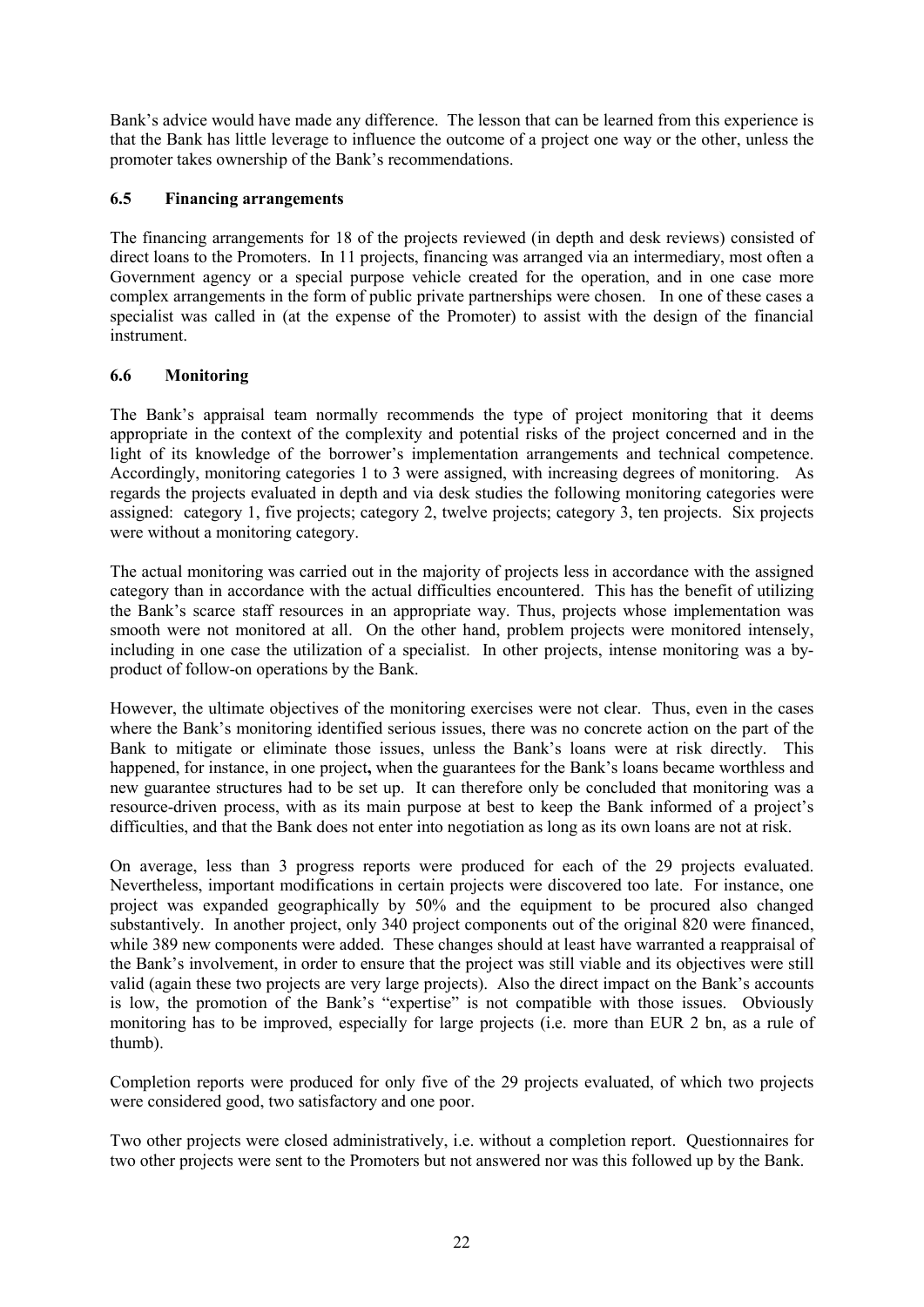In the final analysis, the Bank has little scope to act on problem projects once disbursement has taken place. The only effective sanction allowed by the contracts in such an event would be to recall the loan. In most projects this would however have been inappropriate because the projects' objectives would then have been even more difficult to achieve.

As regards the monitoring of the financial situation of the borrowers there is likewise a lack of documented evidence, except in the cases where financial monitoring was essential because the borrower had to be placed under administration. However, as many projects in the railway sector are repeat operations, the Bank normally has a good knowledge of the borrower's financial position.

# <span id="page-26-0"></span>**7. The EIB's Contribution**

# <span id="page-26-1"></span>**7.1 Financial value added**

# *7.1.1 Interest rates*

One of the specific objectives of this evaluation has been to try to measure quantitatively the financial value added of the Bank in terms of the advantage of Bank financing compared with that of other funding sources available to the promoter. This has been possible in a limited number of the projects evaluated (in depth and desk review):

- in four projects, the promoter provided sufficient information to allow a precise quantification of the advantage;
- in eight projects, the advantage could be estimated with an adequate degree of confidence on the basis of alternative sources;
- for 17 projects, no information could be obtained, mainly because the promoters considered their alternative cost of funding a commercial secret.

As for the projects whose financial advantage could be quantified, the interest rates offered by the Bank were lower per year than those offered by others

A more detailed analysis shows that the Bank's interest rates offered a maximum advantage in two types of project:

- projects implemented at the beginning of the decade, in particular during the period before monetary union;
- projects of the "project finance" type (including PPPs), for which commercial banks usually charge more.

However, the Bank's competitive edge has shrunk over the years and by about 1998 several loan balances still outstanding were unable to be fully disbursed.

Nine out of 16 promoters whose projects were examined in depth indicated that the Bank was competitive at the time of the first disbursement. Several promoters stated that the Bank had a slight edge over other sources of funding at the beginning of the new century but that it was more expensive compared with bond issues (which require complex and time-consuming preparations, however).

#### *7.1.2 Loan terms*

The Bank's ability to grant long-term loans is one of its traditional advantages. This was mentioned by six promoters (out of 16) as being advantageous for their projects with long economic lives and relatively low returns. In fact the Bank's statistics show that 83% of all loans signed in the railway sector had terms of ten years or more. This confirms the interest of the promoters in long-term loans.

Another advantage quoted by promoters is the flexibility of the loan agreements. Indeed, all the Bank's loans offer the possibility to choose, for instance, the number and timing of disbursements, the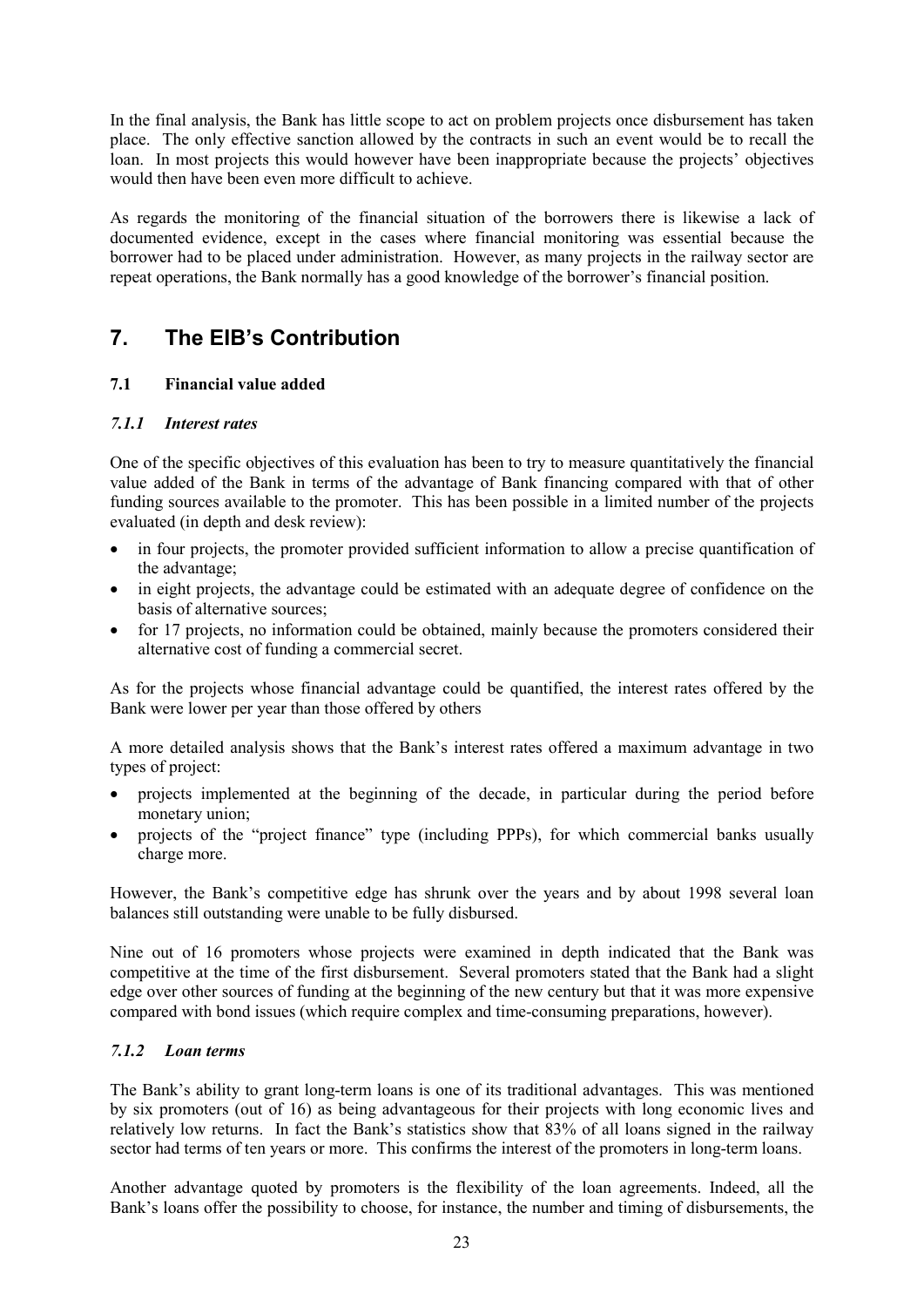currencies of disbursement, modifications during the life of the loan in the interest rates and currencies, and prepayment of the loan. And the borrowers are free to request a modified set of loan terms in accordance with their own criteria for each new disbursement. The borrowers frequently availed themselves of these possibilities.

### *7.1.3 The Bank's goodwill*

A number of borrowers (six out of 16) stated that the Bank had facilitated the acquisition of other loans because of its quality image and its good reputation in the financial markets. In addition, the Bank's need for a guaranty caused one promoter to create a new financing subsidiary, which obtained the guaranty from the Government at zero cost. The same scheme was later utilized for other loans. A similar technique was also employed for another project. Three promoters expressed their appreciation of the Bank's support during difficult times. For instance, one promoter mentioned that the Bank's support during administration proceedings had been much appreciated because it had served to reassure other lenders.

#### <span id="page-27-0"></span>**7.2 Non-financial contribution**

The Bank is normally requested to fund a project when it has been well defined by the promoter. Moreover, Bank projects are usually components of long-term investment plans. Furthermore, most promoters in the EU are highly competent and experienced in project preparation. In the majority of projects there is therefore little scope for the Bank to provide a non-financial contribution. Also, many projects subsequently encountered substantial changes. In one case, however, the promoter felt that the Bank had added non-financial value because the Bank's questions had helped to structure the project better and had helped it to implement its objective of introducing labour-saving technology. The evaluators also found that the Bank was able to persuade the promoter of another project to strengthen its environmental aspects. The Bank was able to play a useful role as well in yet another project by facilitating communication between the EU Commission and the promoter about each other's practices on qualification.

The Bank's involvement at an early stage can be justified given its expertise; the most efficient way to achieve it would be by increased active participation in the relevant committees (Commission, Parliament, Member States) dealing with railway policies and projects.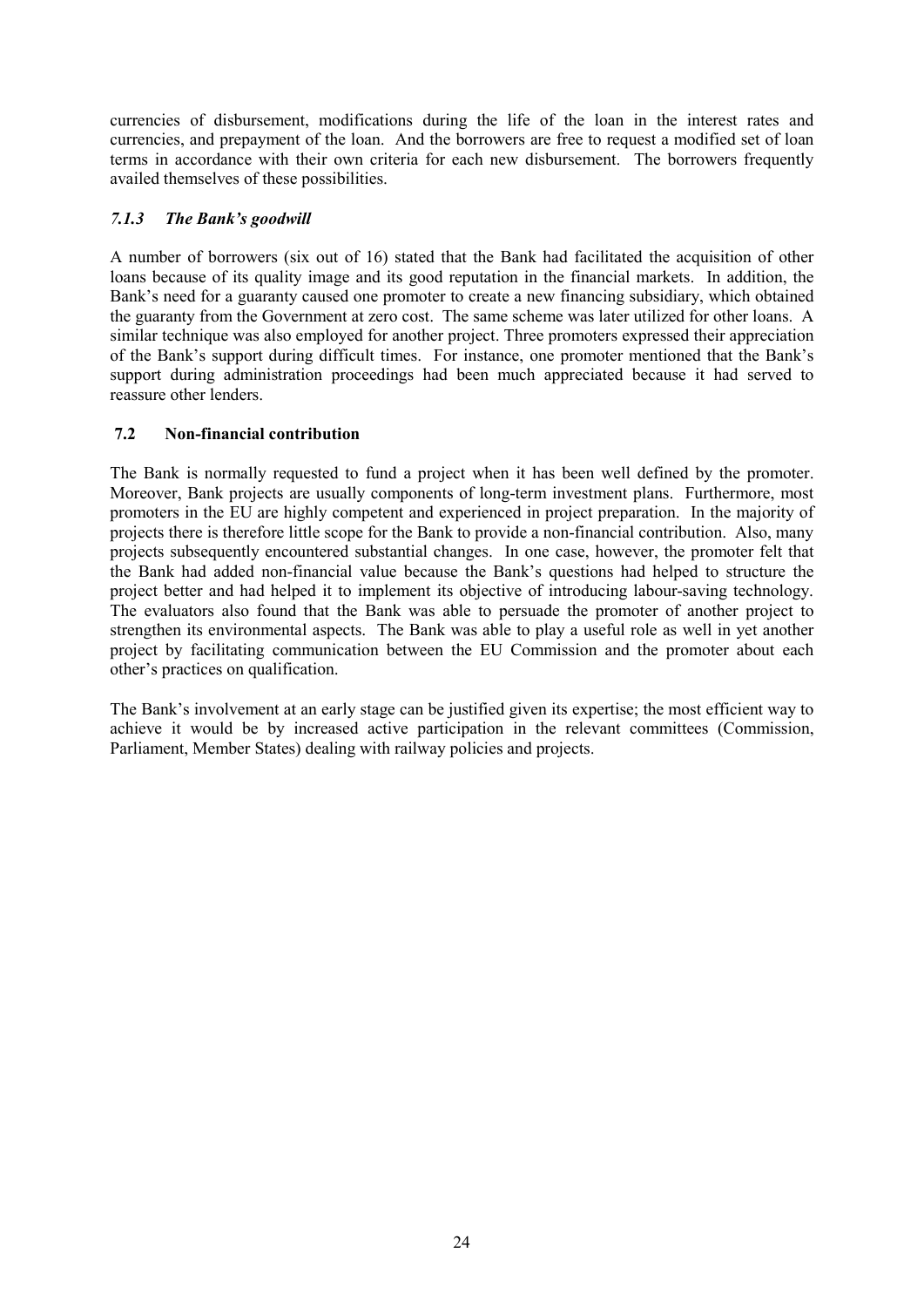#### **EVALUATION CRITERIA**

Project performance is assessed using the core evaluation criteria as defined by the Evaluation Cooperation Group (ECG), which brings together the operations evaluation units of the multilateral development banks (World Bank group, regional development banks, and EIB), in line with the work of the OECD- DAC Working Party on Aid Evaluation, and adapted to meet the particular operating needs of the EIB. Evaluations take due account of the analytical criteria used in the ex-ante project appraisal and the strategy, policies and procedures that relate to the operations evaluated. Changes in EIB policies or procedures following project appraisal, which are relevant to the assessment of the project, will also be taken into account.

- Relevance is the extent to which the objectives of a project are consistent with the relevant EU policies (the Treaty, Directives, Council Decisions, Mandates, etc.) and the decisions of the EIB Governors, as well as the beneficiaries' requirements, country needs, global priorities and partners' policies. In the EU, reference is made to the relevant EU policies in the context of the Article 267 of the Treaty that defines the mission of the Bank and the EIB related policies. Outside the Union, the main reference are the Community's relevant external policy objectives considered in the specific mandates given to the EIB by the Council of the European Union and the EIB interpretation of them.
- Effectiveness relates to the extent to which the objectives of the project have been achieved, or are expected to be achieved, taking into account their relative importance, while recognizing any change introduced in the project since loan approval.
- Efficiency is the measure to which project benefits/outputs are commensurate with resources/inputs. For the ex-ante appraisal, a project's efficiency is normally measured through the economic and financial rate of returns. In public sector projects the economic and financial rate of returns often are not calculated ex-ante. In those cases the efficiency of the project is estimated by a cost effectiveness analysis.
- Sustainability relates to the likelihood of continued long-term benefits and the resilience to risk over the intended useful project life. The assessment of the project's sustainability varies substantially from one case to another depending on circumstances and takes into account the issues identified in the exante due-diligence carried out by the Bank. Among the issues reviewed in the assessment are:
	- Technical and management issues, mainly willingness, capacity and funding to carry out the necessary maintenance of the project in order that it can reach its useful life;
	- Government commitment, regulatory environment and socio-political support (this is particularly important in weak institutional context such as in some developing countries);
	- Financial sustainability for revenue generating projects, whether there is a significant risk that those revenues become unacceptably low, e.g. that they cannot cover at least the operating and maintenance costs;
	- Environmental sustainability, whether there are environmental risks that might be a significant threat to the future operation of the project.
	- Other issues that might affect the continued long-term benefits during the useful project life.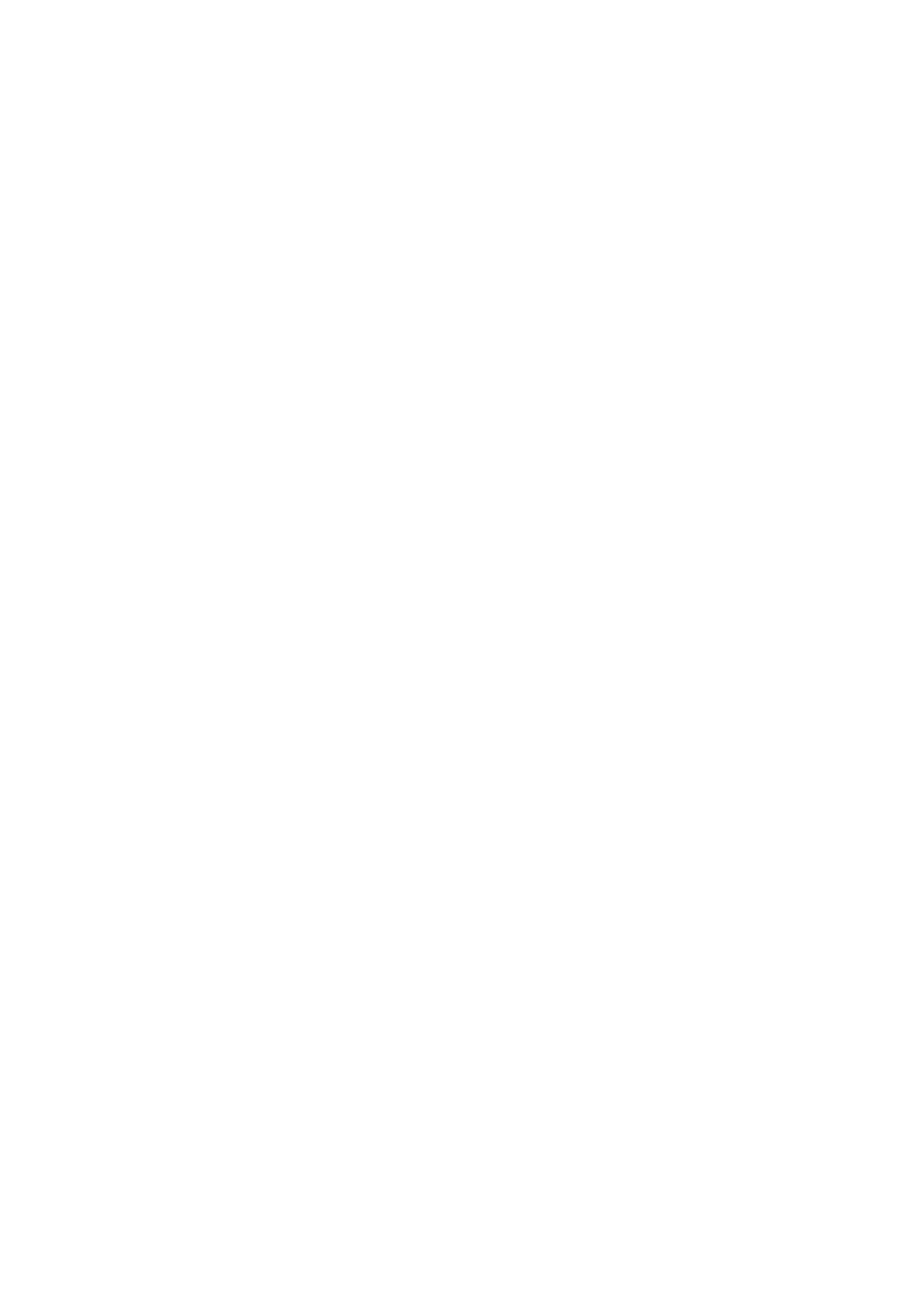### **EUROPEAN INVESTMENT BANK OPERATIONS EVALUATION (EV)**

In 1995, Operations Evaluation (EV) was established with the aim of undertaking ex-post evaluations both inside and outside the Union.

Within EV, evaluation is carried out according to established international practice, and takes account of the generally accepted criteria of relevance, efficacy, efficiency and sustainability. EV makes recommendations based on its findings from ex-post evaluation. The lessons learned should improve operational performance, accountability and transparency.

Each evaluation involves an in-depth evaluation of selected investments, the findings of which are then summarized in a synthesis report.

The following thematic ex-post evaluations are published on the EIB Website :

- 1. Performance of a Sample of Nine Sewage Treatment Plants in European Union Member Countries (1996 - available in English, French and German)
- 2. Evaluation of 10 Operations in the Telecommunications Sector in EU Member States (1998 available in English, French and German)
- 3. Contribution of Large Rail and Road Infrastructure to Regional Development (1998 available in English, French and German)
- 4. Evaluation of Industrial Projects Financed by the European Investment Bank under the Objective of Regional Development (1998 - available in English, French and German)
- 5. An Evaluation Study of 17 Water Projects located around the Mediterranean (1999 available in English, French, German, Italian and Spanish).
- 6. The impact of EIB Borrowing Operations on the Integration of New Capital Markets. (1999 available in English, French and German).
- 7. EIB Contribution to Regional Development A synthesis report on the regional development impact of EIB funding on 17 projects in Portugal and Italy (2001 – available in English (original version), French, German, Italian and Portuguese (translations from the original version)).
- 8. Evaluation of the risk capital operations carried out by the EIB in four ACP countries 1989-1999 (2001 - available in English (original version), French and German (translations from the original version)).
- 9. EIB financing of energy projects in the European Union and Central and Eastern Europe (2001 available in English (original version), French and German (translations from the original version))
- 10. Review of the Current Portfolio Approach for SME Global Loans (2002 available in English (original version), French and German (translations from the original version)).
- 11. EIB Financing of Solid Waste Management Projects (2002 available in English (original version), French and German (translations from the original version)).
- 12. Evaluation of the impact of EIB financing on Regional Development in Greece (2003 available in English (original version) and French (translation from the original version)).
- 13. Evaluation of Transport Projects in Central and Eastern Europe (2003 available in English (original version).
- 14. EIB Financing of Urban Development Projects in the EU (2003 available in English (original version), French and German (translations from the original version)).
- 15. Evaluation of the Projects Financed by the EIB under the Asia and Latin America Mandates (2004 – available in English (original version), French, German and Spanish).